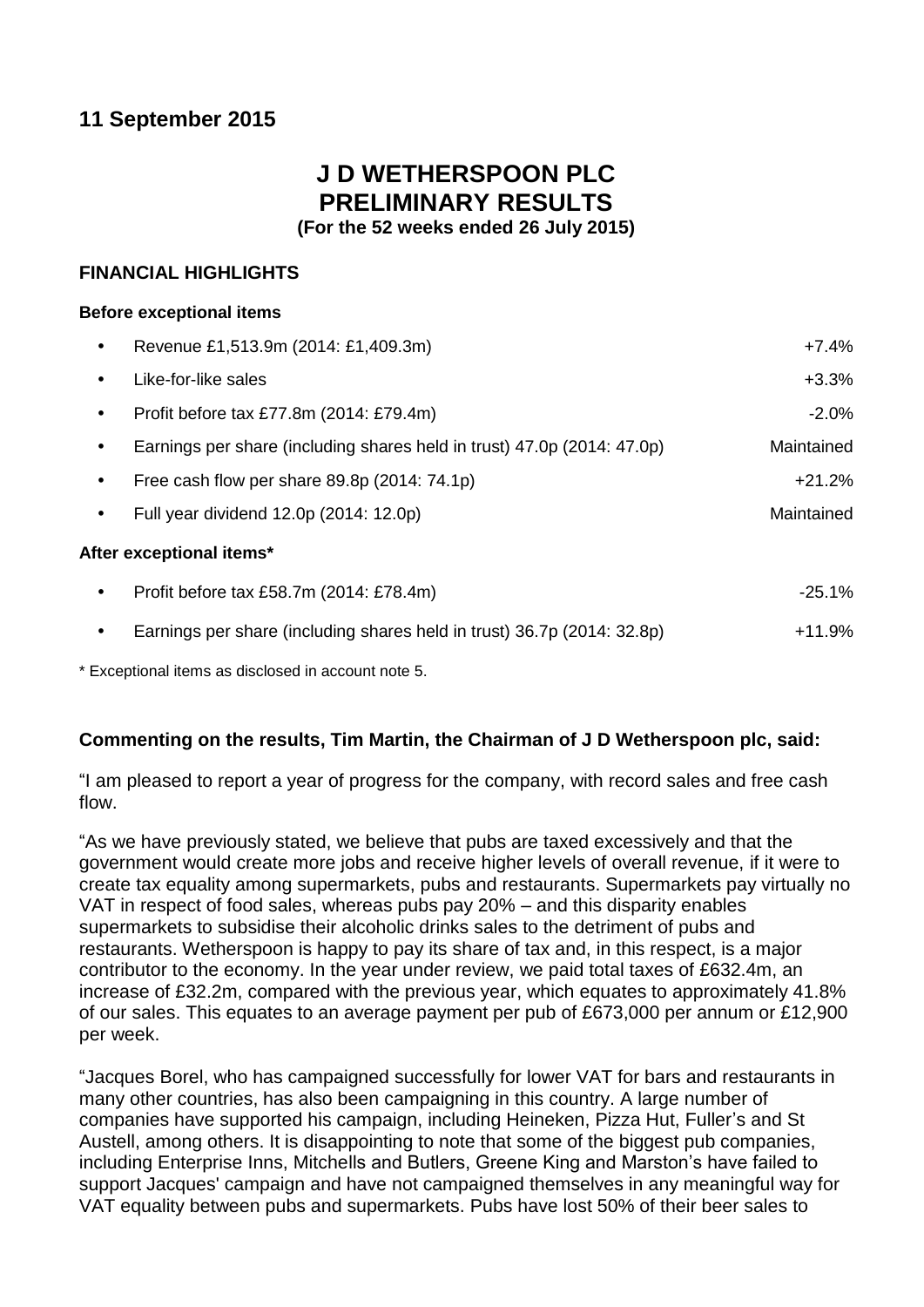supermarkets in the last 35 years (including many pubs owned by these companies), as VAT has climbed from 8% to 20 %. In this connection, in my opinion, the trade newspaper, the Publican Morning Advertiser, has entirely lost its legitimacy as a mouthpiece for individual licensees.

"The limitations of corporate governance systems should be recognised. Common sense, management skills and business savvy are more important to commercial success than board structures. All the major banks and many supermarket and pub companies have recently suffered colossal business and financial problems, in spite of, or perhaps because of, their adherence to governance guidelines.

"Wetherspoon increased the minimum hourly rate for staff by 5% in October 2014 and by a further 8% at the end of July 2015. Both decisions were taken without the knowledge that the government was about to announce a new minimum wage, now called a "the living wage". In addition, as Wetherspoon shareholders are aware, we pay about 40% of our profits (£30.7m in the year under review) as a bonus or free shares, over 80% of which is paid to people who work in our pubs. By pushing up the cost of wages by a large factor, the government is inevitably putting financial pressure on pubs, many of which have already closed. This financial pressure will be felt most strongly in areas which are less affluent, since the price differential in those areas between pubs and supermarkets is far more important to customers.

"We continue to run the world's biggest real-ale festival, twice per annum, and have added a cider festival in recent times, featuring a wide variety of suppliers from the UK, Europe and elsewhere in the world. Wetherspoon sells far more beers and ciders from craft and microbrewers throughout the year than any other pub company.

"In the six weeks to 6 September 2015, like-for-like sales increased by 1.4%, with total sales increasing by 5.2%.

"As previously stated on 15 July 2015, a number of factors likely to influence our trading performance this financial year are difficult to quantify at this early stage. Positive aspects include an increase in pub numbers, a better economy and slightly lower interest rates; less favourable aspects include heightened competition from supermarkets and restaurant groups and increased staff, repairs, bar and food costs. We continue to anticipate a trading performance similar to, or slightly above, that achieved in the last financial year."

Enquiries:

John Hutson Chief Executive Officer 01923 477777 Ben Whitley Finance Director 01923 477777 Eddie Gershon Company spokesman 07956 392234

Photographs are available at: [www.newscast.co.uk](http://www.newscast.co.uk/)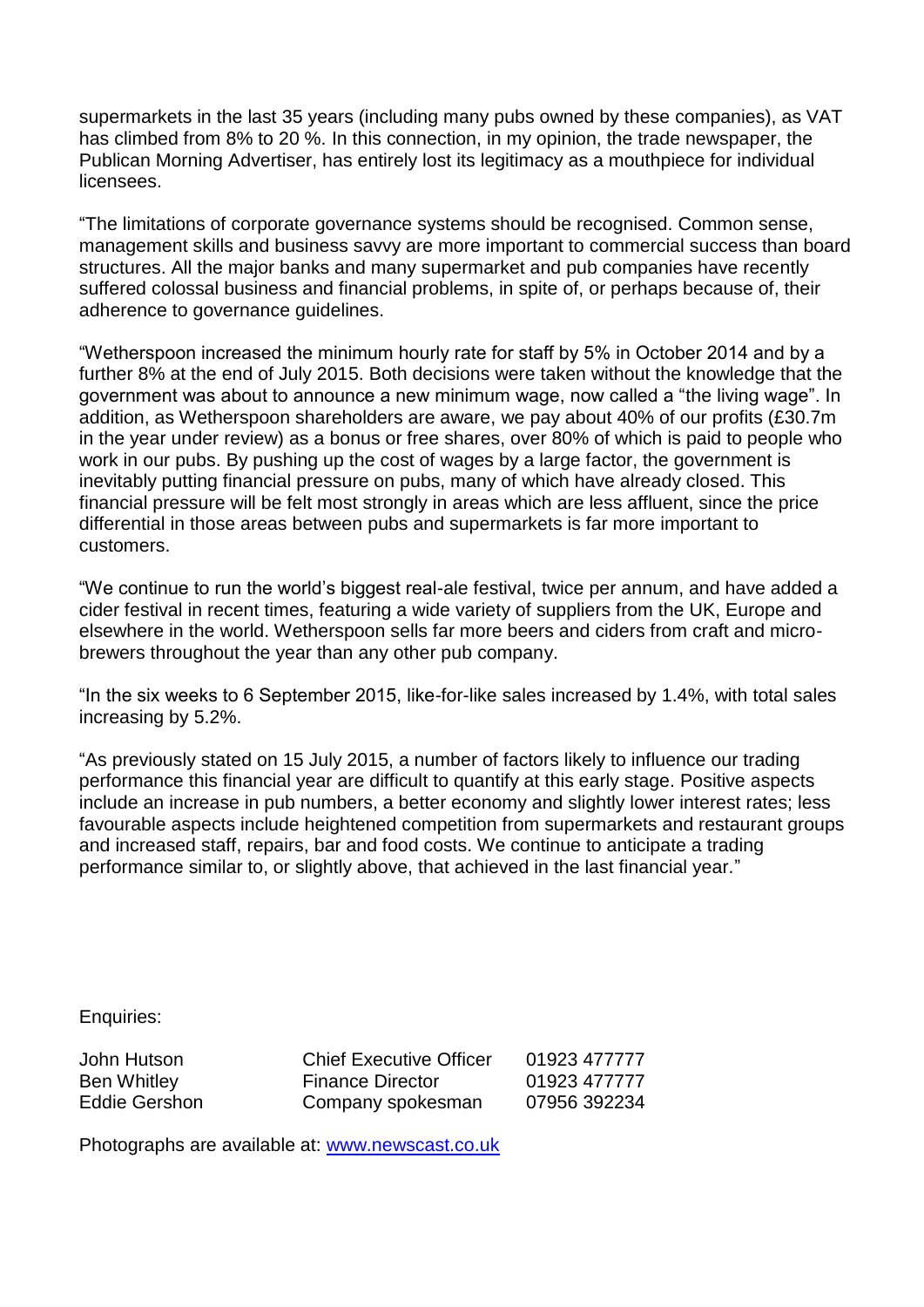#### **CHAIRMAN'S STATEMENT**

#### **Financial performance**

**I am pleased to report a year of progress for the company, with record sales and free cash flow. The company was founded in 1979 – and this is the 32nd year since incorporation in 1983. The table below outlines some key aspects of our performance during that period. Since our flotation in 1992, earnings per share before exceptional items have grown by an average of 15.0% per annum and free cash flow per share by an average of 17.7%.** 

|--|

| Financial<br>year | <b>Total</b><br>sales | Profit/(loss)<br>before tax and<br>exceptional items | Earnings per share<br>before exceptional<br>items | Free cash<br>flow | Free cash<br>flow per<br>share |
|-------------------|-----------------------|------------------------------------------------------|---------------------------------------------------|-------------------|--------------------------------|
|                   | £000                  | £000                                                 | pence                                             | £000              | pence                          |
| 1984              | 818                   | (7)                                                  | 0.0                                               |                   |                                |
| 1985              | 1,890                 | 185                                                  | 0.2                                               |                   |                                |
| 1986              | 2,197                 | 219                                                  | 0.2                                               |                   |                                |
| 1987              | 3,357                 | 382                                                  | 0.3                                               |                   |                                |
| 1988              | 3,709                 | 248                                                  | 0.3                                               |                   |                                |
| 1989              | 5,584                 | 789                                                  | 0.6                                               | 915               | 0.4                            |
| 1990              | 7,047                 | 603                                                  | 0.4                                               | 732               | 0.4                            |
| 1991              | 13,192                | 1,098                                                | 0.8                                               | 1,236             | 0.6                            |
| 1992              | 21,380                | 2,020                                                | 1.9                                               | 3,563             | 2.1                            |
| 1993              | 30,800                | 4,171                                                | 3.3                                               | 5,079             | 3.9                            |
| 1994              | 46,600                | 6,477                                                | 3.6                                               | 5,837             | 3.6                            |
| 1995              | 68,536                | 9,713                                                | 4.9                                               | 13,495            | 7.4                            |
| 1996              | 100,480               | 15,200                                               | 7.8                                               | 20,968            | 11.2                           |
| 1997              | 139,444               | 17,566                                               | 8.7                                               | 28,027            | 14.4                           |
| 1998              | 188,515               | 20,165                                               | 9.9                                               | 28,448            | 14.5                           |
| 1999              | 269,699               | 26,214                                               | 12.9                                              | 40,088            | 20.3                           |
| 2000              | 369,628               | 36,052                                               | 11.8                                              | 49,296            | 24.2                           |
| 2001              | 483,968               | 44,317                                               | 14.2                                              | 61,197            | 29.1                           |
| 2002              | 601,295               | 53,568                                               | 16.6                                              | 71,370            | 33.5                           |
| 2003              | 730,913               | 56,139                                               | 17.0                                              | 83,097            | 38.8                           |
| 2004              | 787,126               | 54,074                                               | 17.7                                              | 73,477            | 36.7                           |
| 2005              | 809,861               | 47,177                                               | 16.9                                              | 68,774            | 37.1                           |
| 2006              | 847,516               | 58,388                                               | 24.1                                              | 69,712            | 42.1                           |
| 2007              | 888,473               | 62,024                                               | 28.1                                              | 52,379            | 35.6                           |
| 2008              | 907,500               | 58,228                                               | 27.6                                              | 71,411            | 50.6                           |
| 2009              | 955,119               | 66,155                                               | 32.6                                              | 99,494            | 71.7                           |
| 2010              | 996,327               | 71,015                                               | 36.0                                              | 71,344            | 52.9                           |
| 2011              | 1,072,014             | 66,781                                               | 34.1                                              | 78,818            | 57.7                           |
| 2012              | 1,197,129             | 72,363                                               | 39.8                                              | 91,542            | 70.4                           |
| 2013              | 1,280,929             | 76,943                                               | 44.8                                              | 65,349            | 51.8                           |
| 2014              | 1,409,333             | 79,362                                               | 47.0                                              | 92,850            | 74.1                           |
| 2015              | 1,513,923             | 77,798                                               | 47.0                                              | 109,777           | 89.8                           |

#### **Notes**

#### **Adjustments to statutory numbers**

1. Where appropriate, the earnings per share (EPS), as disclosed in the statutory accounts, have been recalculated to take account of share splits, the issue of new shares and capitalisation issues.

2. Free cash flow per share excludes dividends paid which were included in the free cash flow calculations in the annual report and accounts for the years 1995–2000.

3. The weighted average number of shares, EPS and free cash flow per share include those shares held in trust for employee share schemes.

4. Before 2005, the accounts were prepared under UKGAAP. All accounts from 2005 to date have been prepared under IFRS.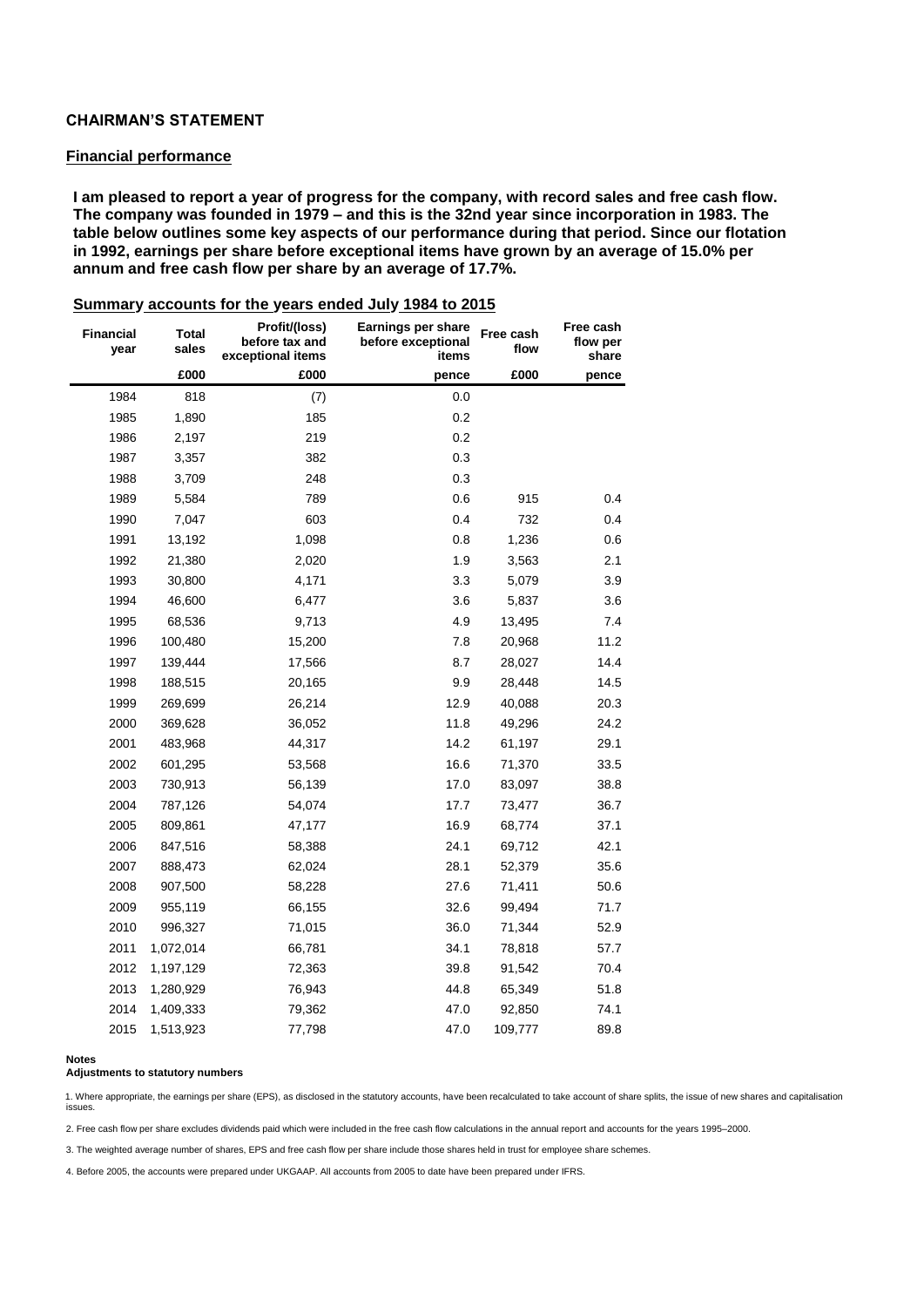Like-for-like sales increased by 3.3% (2014: 5.5%), with total sales of £1,513.9m, an increase of 7.4% (2014: 10.0%). Like-for-like bar sales increased by 1.2% (2014: 2.7%), food sales by 7.3% (2014: 12.0%) and slot/fruit machine sales decreased by 2.8% (2014: decreased by 3.1%).

Operating profit before exceptional items decreased by 3.8% to £112.5m (2014: £117.0m). The operating margin, before exceptional items, decreased to 7.4% (2014: 8.3%), mainly as a result of a lower gross margin and increases in staff costs, utilities and depreciation.

Profit before tax and exceptional items decreased by 2.0% to £77.8m (2014: £79.4m). Earnings per share (including shares held in trust by the employee share scheme), before exceptional items, were 47.0p (2014: 47.0p).

Net interest was covered 3.3 times by operating profit before exceptional items (2014: 3.2 times). Total capital investment was £173.3m in the period (2014: £177.5m), with £106.3m invested in new pubs and extensions to existing pubs (2014: £97.7m). In addition, there was expenditure of £44.8m on existing pubs and IT infrastructure (2014: £56.2m) and £21.6m on freehold reversions, where Wetherspoon was already a tenant, and investment properties (2014: £23.6m).

Exceptional items totalled £12.6m (2014: £17.7m). An exceptional charge of £5.2m resulted from a change in our accounting policy regarding non-consumable inventories, including crockery, glassware and cutlery. These items were previously regarded as part of our year end stock-in-hand; we have now decided to expense these when received by the pubs. An impairment charge of £11.2m was realised in respect of underperforming pubs and a charge of £1.9m was incurred in relation to onerous leases. A charge of £0.8m resulted from a restructuring of our head office. The total cash effect of these exceptional items was £0.8m. These exceptional items led to an exceptional tax deduction of £1.6m.

We have reviewed the treatment of deferred tax on "rolled-over" capital gains and found that we had overestimated the tax liability. This has resulted in a deferred tax credit of £4.8m.

Free cash flow, after capital investment of £44.8m on existing pubs (2014: £56.2m), £6.8m in respect of share purchases for employees (2014: £7.3m) and payments of tax and interest, increased by £16.9m to £109.8m (2014: £92.9m). The working capital inflow was £27.3m in the year (2014: £29.6m). Free cash flow per share was 89.8p (2014: 74.1p).

# **Dividends and return of capital**

The board proposes, subject to shareholders' approval, to pay a final dividend of 8.0p per share (2014: 8.0p per share), on 26 November 2015, to those shareholders on the register on 23 October 2015, giving a total dividend for the year of 12.0p per share (2014: 12.0p per share). The dividend is covered 3.1 times (2014: 2.8 times). In view of high levels of capital expenditure in recent years and the potential for advantageous investments in the future, the board has decided to maintain the dividend at its current level for the time being.

During the year, 3,618,827 shares (representing 2.9% of the issued share capital) were purchased by the company for cancellation, at a total cost of £26.9m, including stamp duty, representing an average cost per share of 743p.

# **Financing**

As at 26 July 2015, the company's total net debt, including bank borrowings and finance leases, but excluding derivatives, was £601.1m (2014: £556.6m), an increase of £44.5m. Factors which have led to the increase in debt are investment in new pubs and extensions of £106.3m, investment in existing pubs of £44.8m, the acquisition of freehold reversions of £21.6m, share buybacks of £12.7m and dividend payments of £14.6m. Year-end net-debt-to-EBITDA was 3.37 times (2014: 3.21 times).

As at 26 July 2015, the company had £240.9m (2014: £138.1m) of unutilised banking facilities and cash balances, with total facilities of £840.0m (2014: £690.0m). The company's existing interest-rate swap arrangements remain in place.

#### **Corporation tax**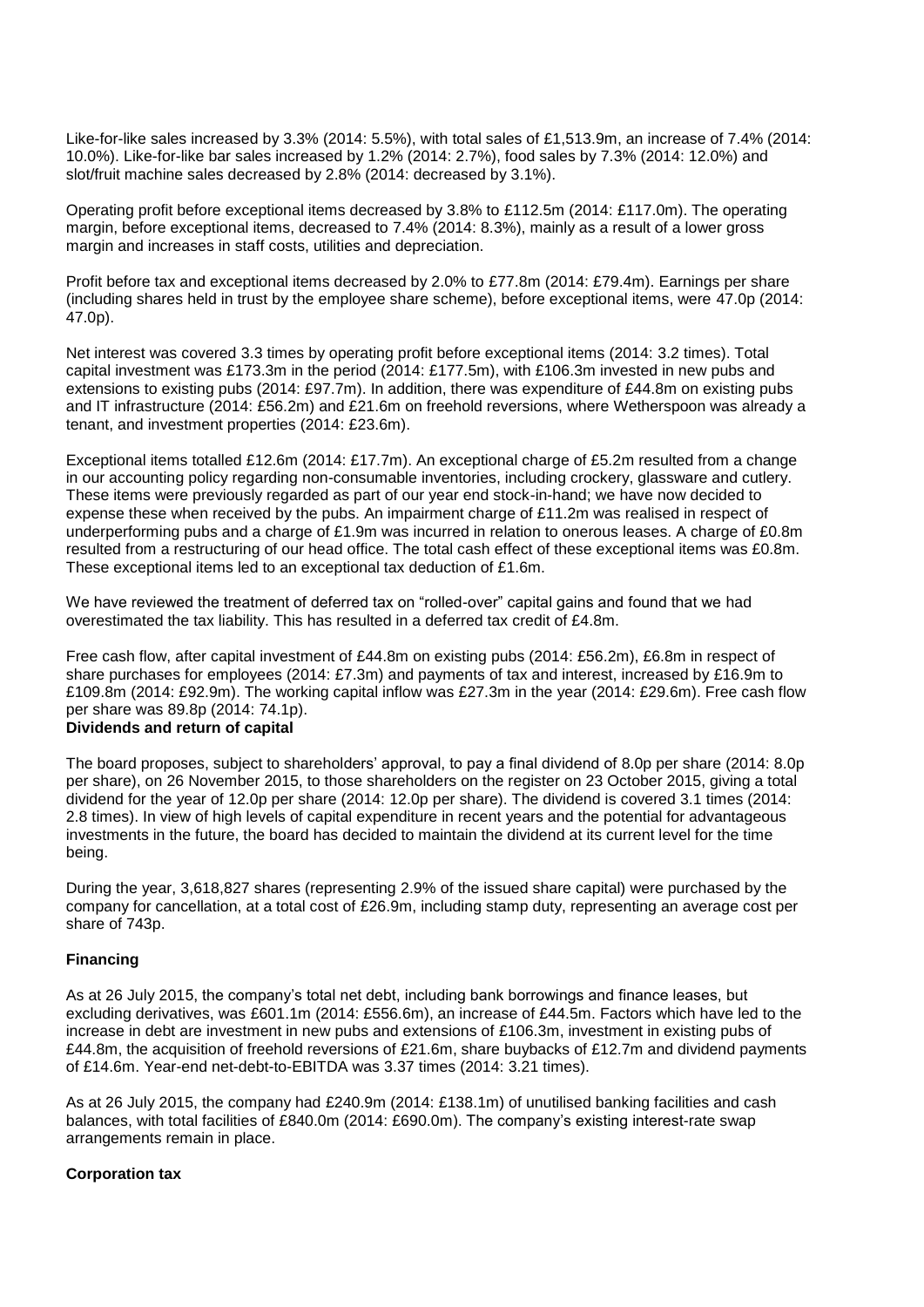The overall tax charge (including deferred tax) on pre-exceptional items is 26.1% (2014: 25.8%). The UK standard average tax rate for the period was 20.7% (2014: 22.3%). The difference between the rate of 26.1% and the standard average rate of UK corporation tax of 20.7% is 5.4% (2014: 3.5%) which is due primarily to the level of non-qualifying depreciation (depreciation does not qualify for tax relief).

The pre-exceptional current tax rate, which excludes deferred tax, has increased by 6.3% to 27.7% (2014: 21.4%), owing mainly to a reduced amount of expenditure which qualifies for capital allowances.

#### **The "living wage"**

Wetherspoon increased the minimum hourly rate for staff by 5% in October 2014 and by a further 8% at the end of July 2015. Both decisions were taken without the knowledge that the government was about to announce a new minimum wage, now called the "living wage". In addition, as Wetherspoon shareholders are aware, we pay about 40% of our profits (£30.7m in the year under review) as a bonus or free shares, over 80% of which is paid to people who work in our pubs.

We believe there to be two main economic issues with regard to the new living/minimum wage. The first is that pub wages are about 30% of sales. Therefore a pint purchased in a pub at the national average price of about £3.50 will represent about 85 pence in respect of wages. In contrast, a pint bought in a supermarket, at an estimated price of £1, will only represent about 10 pence of supermarket wages, since their wage percentage and selling prices are both far lower those of pubs. By pushing up the cost of wages by a large factor, the government is inevitably putting financial pressure on pubs, many of which have already closed. This financial pressure will be felt most strongly in areas which are less affluent, since the price differential in those areas between pubs and supermarkets is far more important to customers. It is certain that high streets in less affluent areas, which already suffer from serious problems of empty shops and dereliction, will suffer further if pubs and other labour-intensive businesses close.

The second issue is that investment is bound to be affected if businesses feel that important issues, such as the minimum wage, are to be decided by one or two senior politicians on a whim, for political reasons, rather than being subject to careful consideration by organisations such as the Low Pay Commission.

#### **Trade support for VAT equality**

Jacques Borel, who has campaigned successfully for lower VAT for bars and restaurants in many other countries, has also been campaigning in this country. A large number of companies have supported his campaign, including Heineken, Pizza Hut, Fuller's and St Austell, among others. It is disappointing to note that some of the biggest pub companies, including Enterprise Inns, Mitchells and Butlers, Greene King and Marston's have failed to support Jacques' campaign and have not campaigned themselves in any meaningful way for VAT equality between pubs and supermarkets. Pubs have lost 50% of their beer sales to supermarkets in the last 35 years (including many pubs owned by these companies), as VAT has climbed from 8% to 20%.

Of equal or greater concern to many thousands of individual publicans in Britain is that the main trade newspaper, the Publican Morning Advertiser (the PMA) has itself failed to support the VAT campaign in recent years, even though authoritative market research, as well as common sense, overwhelmingly indicates that publicans regard VAT equality as critical. In my view, the PMA, one of Britain's oldest newspapers, has entirely lost its legitimacy as a mouthpiece for individual licensees.

#### **Contribution to the economy**

As we have previously stated, we believe that pubs are taxed excessively and that the government would create more jobs and receive higher levels of overall revenue, if it were to create tax equality among supermarkets, pubs and restaurants. Supermarkets pay virtually no VAT in respect of food sales, whereas pubs pay 20% – and this disparity enables supermarkets to subsidise their alcoholic drinks sales to the detriment of pubs and restaurants.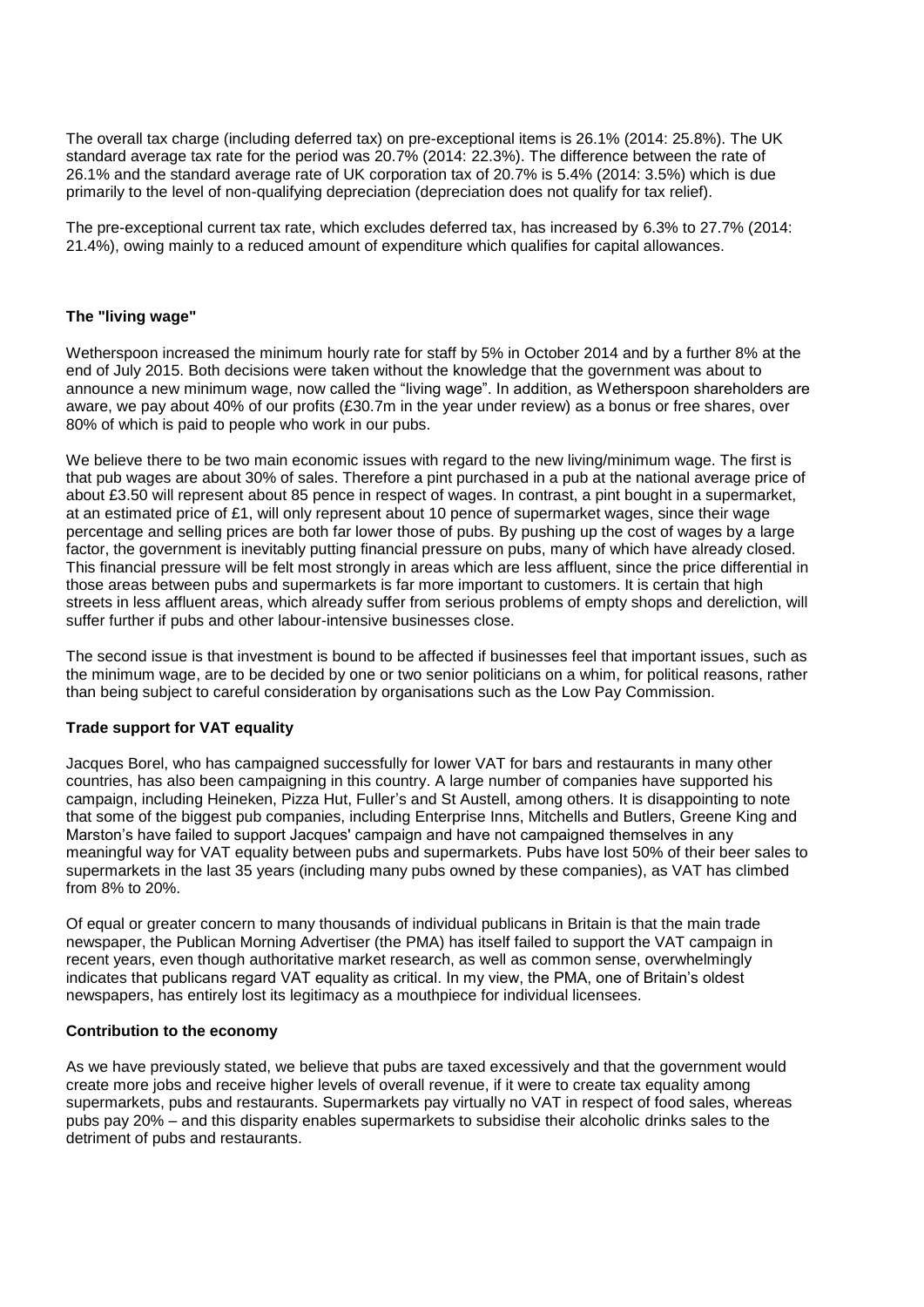Wetherspoon is happy to pay its share of tax and, in this respect, is a major contributor to the economy. In the year under review, we paid total taxes of £632.4m, an increase of £32.2m, compared with the previous year, which equates to approximately 41.8% of our sales.

This equates to an average payment per pub of £673,000 per annum or £12,900 per week.

|                            | 2015  | 2014  |
|----------------------------|-------|-------|
|                            | £m    | £m    |
| VAT                        | 294.4 | 275.1 |
| Alcohol duty               | 161.4 | 157.0 |
| PAYE and NIC               | 84.8  | 78.4  |
| <b>Business rates</b>      | 48.7  | 44.9  |
| Corporation tax            | 15.3  | 18.1  |
| Corporation tax credit     | (2.0) |       |
| Machine duty               | 11.2  | 11.3  |
| Climate change levies      | 6.4   | 6.3   |
| Carbon tax                 | 3.7   | 2.7   |
| Fuel duty                  | 2.9   | 2.1   |
| Landfill tax               | 2.2   | 1.5   |
| Stamp duty                 | 1.8   | 2.1   |
| Premise licence            | 0.8   | 0.7   |
| <b>TV Licences</b>         | 0.8   |       |
| <b>TOTAL TAX</b>           | 632.4 | 600.2 |
| TAX PER PUB (£000)         | 673   | 662   |
| <b>TAX AS % OF SALES</b>   | 41.8% | 42.6% |
| <b>PRE-EXCEPTIONAL</b>     | 57.5  | 58.9  |
| <b>PROFIT AFTER TAX</b>    |       |       |
| <b>PROFIT AFTER TAX AS</b> | 3.8%  | 4.2%  |
| % OF SALES                 |       |       |

#### **Corporate governance**

In last year's statement, the view was advanced that many aspects of current corporate governance advice, as laid out in the Combined Code, were "deeply flawed". The statement pointed out that "compliant pub companies had often fared disastrously in comparison with non-compliant ones. In particular, pub companies in which the CEO became chairman and which had a majority of executives……usually with previous experience of the pub trade, avoided making catastrophic errors to which compliant companies seem prone". It was also pointed out that setting targets for bonuses had also often backfired, encouraging companies to take reckless decisions in order to enhance earnings.

Last year's statement was particularly critical of the Code itself, which placed a huge emphasis on meetings between directors and shareholders and placed almost no emphasis on directors taking account of the views of customers and employees- which are far more important, in practice, to the future well-being of any company.

It was pointed out that the average institutional shareholder turns over his portfolio twice annually, so it would be absurd for directors to take account of the views of "Mr Market" (in the words of Benjamin Graham), certainly in regard to short-term shareholders.

Having presented our views in previous annual reports and press articles, without receiving any dissent from any shareholders or their representatives, I believe the following propositions represent the views of sensible shareholders:

 Modern annual reports are far too long and are often almost unreadable. They are full of semi-literate business jargon, including accounting jargon, and are cluttered with badly written and incomprehensible governance reports.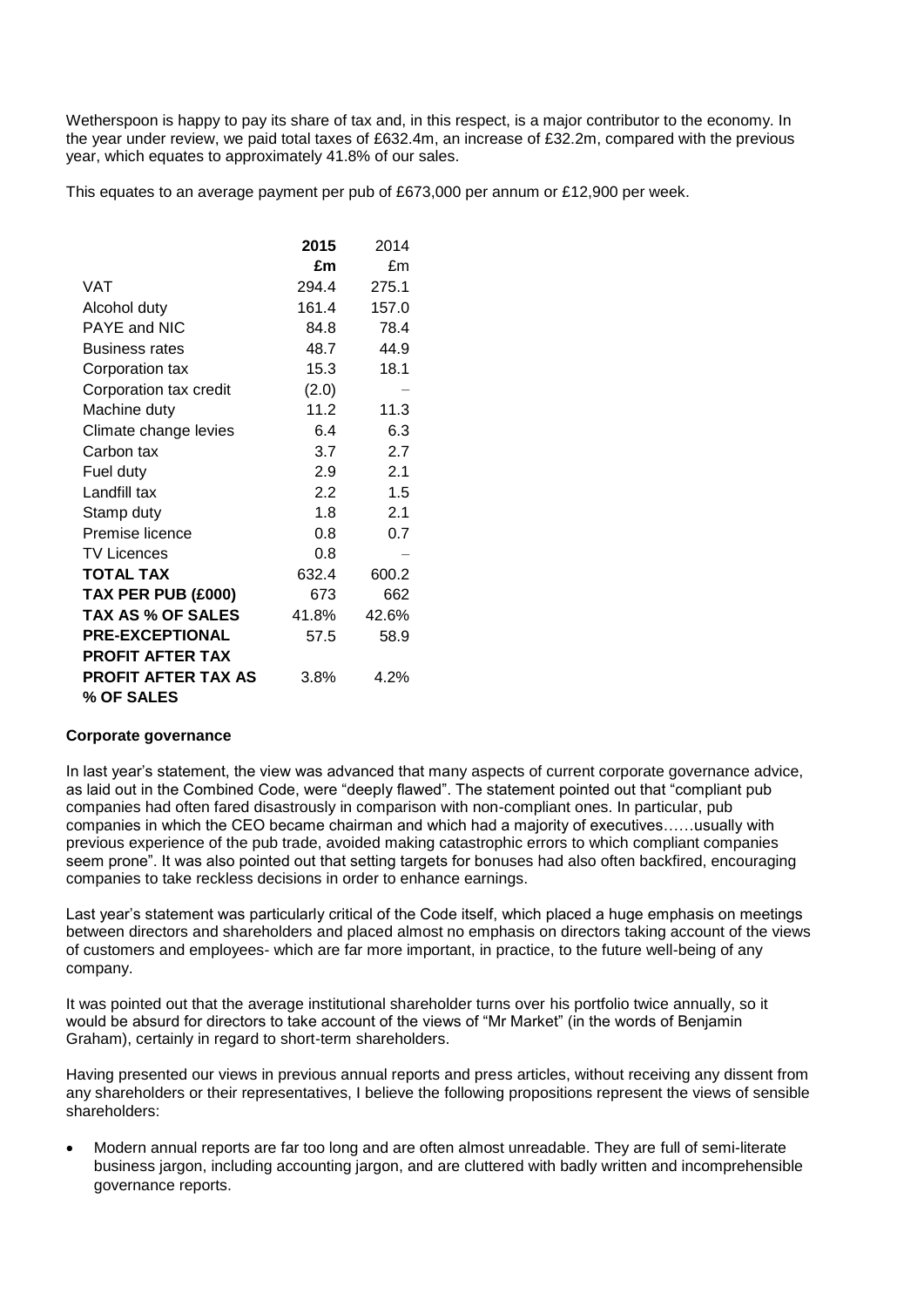- The limitations of corporate governance systems should be recognised. Common sense, management skills and business savvy are more important to commercial success than board structures. All the major banks and many supermarket and pub companies have recently suffered colossal business and financial problems, in spite of, or perhaps because of, their adherence to governance guidelines.
- There should be an approximately equal balance between executives and non-executives. A majority of executives is not necessarily harmful, provided non-executives are able to make their voices heard.
- It is often better if a chairman has previously been the chief executive of the company. This encourages chief executives, who may wish to become chairmen in the future, to take a long-term view, avoiding problems of profit-maximisation policies in the years running up to the departure of a chief executive.
- A maximum tenure of 9 years for non-executive directors is not advisable, since inexperienced boards, unfamiliar with the effects of the "last recession" on their companies, are likely to reduce financial stability.
- An excessive focus on achieving financial or other targets for executives can be counter-productive. There's no evidence that the type of targets preferred by corporate governance guidelines actually work and there is considerable evidence that attempting to reach ambitious financial targets is harmful.
- It is far more important for directors to take account of the views of employees and customers than of the views of institutional shareholders. Shareholders should be listened to with respect, but caution should be exercised in implementing the views of short-term shareholders. It should also be understood that modern institutional shareholders may have a serious conflict of interest, as they are often concerned with their own quarterly portfolio performance, whereas corporate health often requires objectives which lie 5, 10 or 20 years in the future.

#### **Board of directors**

Further to the 18 December 2014 statement that Ben Whitley had been appointed interim finance director, the board is pleased to announce today that Ben is being appointed to the board with effect from the forthcoming AGM.

#### **Further progress**

As in previous years, the company has tried to improve as many areas of the business as possible. For example, our food hygiene ratings are at record levels. We have 858 pubs rated on the Food Standards Agency's website. The average score is 4.93, with 94.1% of the pubs achieving a top rating of five stars and 5.1% receiving four stars. We believe this to be the highest average rating for any substantial pub company. In the separate Scottish scheme, which records either a 'pass' or a 'fail', all of our 68 pubs have passed.

In the 2016 Good Beer Guide, a CAMRA publication, 296 of our pubs have been recommended, more than any other pub company. In addition, over 937 of our pubs are Cask Marque approved – Cask Marque is a pub-industry scheme, run in conjunction with several brewers, which checks and approves the quality of real ale in pubs. We continue to source our traditional ales from a large number of microbreweries of varying sizes and believe that we are the biggest purchaser of microbrewery beer in the UK.

We continue to run the world's biggest real-ale festival, twice per annum, and have added a cider festival in recent times, featuring a wide variety of suppliers from the UK, Europe and elsewhere in the world. Wetherspoon sells far more beers and ciders from craft and micro-brewers throughout the year than any other pub company.

We paid £30.7m in respect of bonuses and free shares to employees in the year, slightly more than the previous year, of which 97.0% was paid to staff below board level and 81.5% was paid to staff working in our pubs.

In the field of charity, thanks to the work of our dedicated pub and head-office teams, we continue to raise record amounts of money for CLIC Sargent, which supports young cancer patients and their families. In the last year, we raised approximately £1.7m, bringing the total raised to over £11.0m – more than any other corporate partner has raised for this charity.

#### **Property**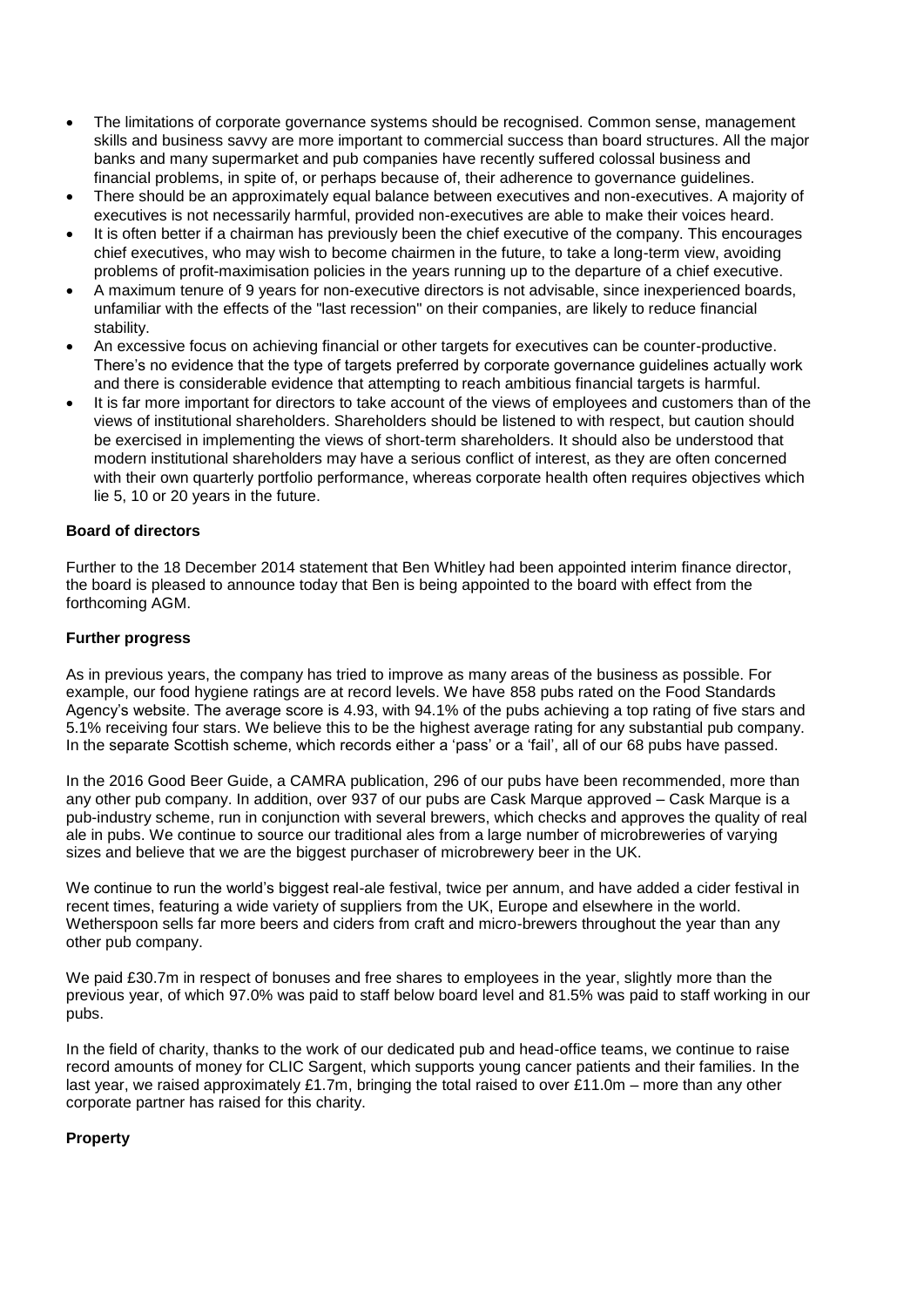The company opened 30 pubs during the year, with 6 pubs sold or closed, resulting in a total estate of 951 pubs at the financial year end. The average development cost for a new pub (excluding the cost of freeholds) was £2.1m, compared with £1.6m a year ago; four of the pubs included hotel accommodation and the average size was around 20% bigger than the previous year, factors that contributed to increases in costs. The full-year depreciation charge was £66.7m (2014: £58.1m). We currently intend to open about 15 to 20 pubs in the year ending July 2016.

# **Property litigation**

We have previously referred to important property litigation between Wetherspoon and a number of individuals and companies. As a result of the importance of this litigation and the large sums of money involved, we intend to reproduce this information for the benefit of shareholders and the public for the foreseeable future:

As reported at the interim results in March 2013, Wetherspoon agreed on an out-of-court settlement with developer Anthony Lyons, formerly of property leisure agent Davis Coffer Lyons, and has received approximately £1.25m from Mr Lyons.

The payment relates to litigation in which Wetherspoon claimed that Mr Lyons had been an accessory to frauds committed by Wetherspoon's former retained agent Van de Berg and its directors Christian Braun, George Aldridge and Richard Harvey. Mr Lyons denied the claim – and the litigation was contested.

The claim related to properties in Portsmouth, Leytonstone and Newbury. The Portsmouth property was involved in the 2008/9 Van de Berg case itself. In that case, Mr Justice Peter Smith found that Van de Berg, but not Mr Lyons (who was not a party to the case), fraudulently diverted the freehold from Wetherspoon to Moorstown Properties Limited, a company owned by Simon Conway. Moorstown leased the premises to Wetherspoon. Wetherspoon is still a leaseholder of this property – a pub called The Isambard Kingdom Brunel.

The properties in Leytonstone and Newbury (the other properties in the case against Mr Lyons) were not pleaded in the 2008/9 Van de Berg case. Leytonstone was leased to Wetherspoon and trades today as The Walnut Tree public house. Newbury was leased to Pelican plc and became Café Rouge.

As we have also reported, the company agreed to settle its final claim in this series of cases and accepted £400,000 from property investor Jason Harris, formerly of First London and now of First Urban Group. Wetherspoon alleged that Harris was an accessory to frauds committed by Van de Berg. Harris contested the claim and has not admitted liability.

Before the conclusion of the above cases, Wetherspoon also agreed on a settlement with Paul Ferrari of London estate agent Ferrari Dewe & Co, in respect of properties referred to as the 'Ferrari Five' by Mr Justice Peter Smith.

Further shareholder information about these cases is available in a short article which I wrote for the trade publication Propel, which is disclosed later in my chairman's statement.

### **Current trading and outlook**

The biggest danger to the pub industry, as Wetherspoon has previously pointed out is the VAT disparity between supermarkets and pubs.

In the six weeks to 6 September 2015, like-for-like sales increased by 1.4%, with total sales increasing by 5.2%.

As previously stated on 15 July 2015, a number of factors likely to influence our trading performance this financial year are difficult to quantify at this early stage. Positive aspects include an increase in pub numbers, a better economy and slightly lower interest rates; less favourable aspects include heightened competition from supermarkets and restaurant groups and increased staff, repairs, bar and food costs. We continue to anticipate a trading performance similar to, or slightly above, that achieved in the last financial year.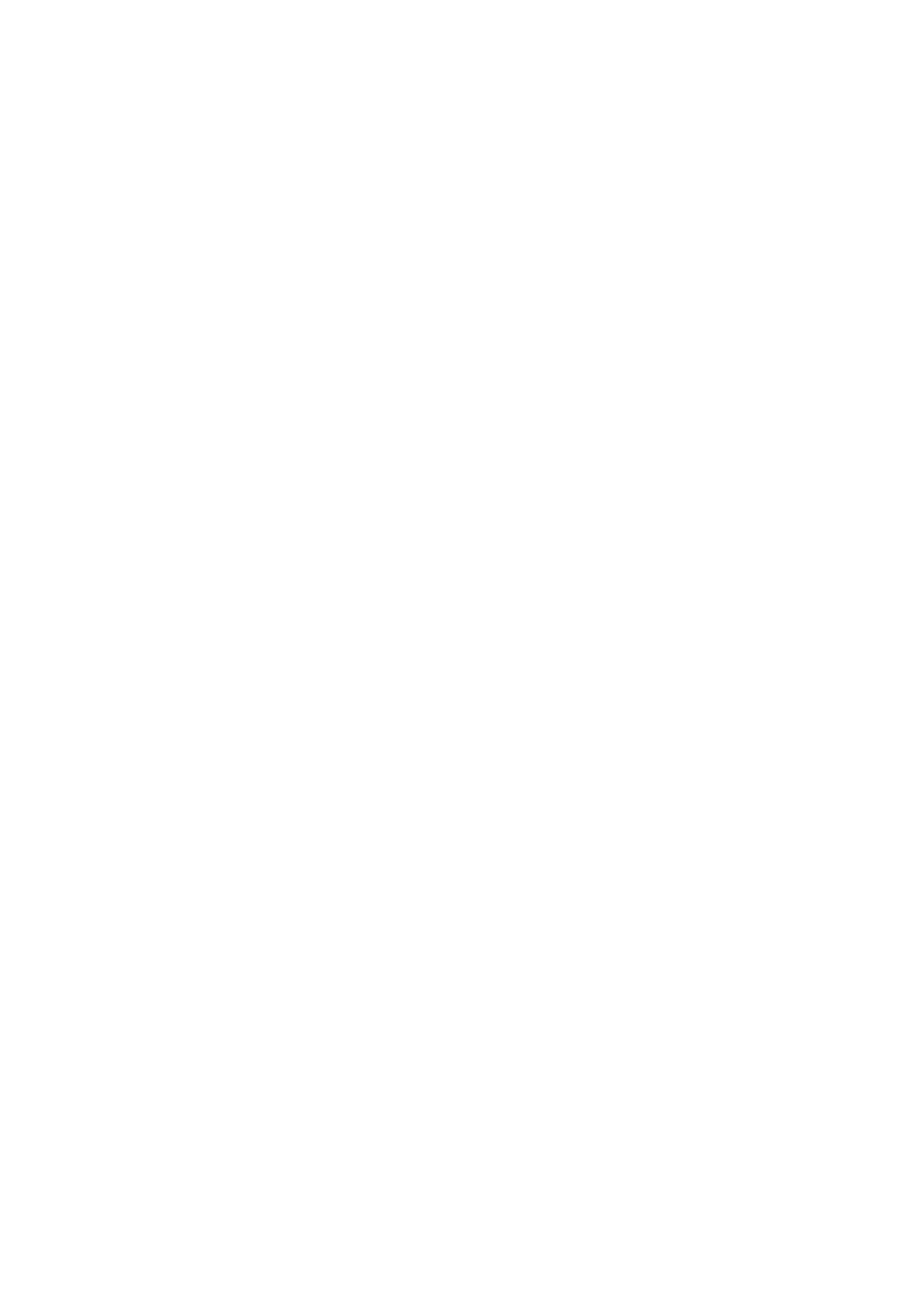#### **Newspaper article**

The newspaper article below first appeared in the pub trade publication Propel and relates to the section on property litigation referred to above:

# *"Wed 22nd May 2013 – Propel Opinion Extra*

#### *Lessons in the property market by Tim Martin*

*JD Wetherspoon has always been a buyer of freeholds. Our second, third and fourth pubs were freehold and, by the time of our 1992 flotation, 20 of our 44 pubs were freehold.*

*I negotiated our first 20 or so pubs myself, dealing directly with the owners' agents, before employing Christian Braun, of Van de Berg & Co, in about 1990. Little did I realise that Braun was a double agent or "mole", who was to burrow deep into our organisation, undermining the very property foundations that underpin any retailer.*

*Following a tip-off in 2005, we terminated VDB's contract and undertook a review of all our 600 or so property transactions, using a team of up to a dozen legal and paralegal staff. We discovered about 50 "back-to-back" transactions in which freeholds, which were available to buy, had been diverted by VDB to third parties, who had acquired them at the same time as JDW had taken a lease – the rent being set at a level which created an immediate uplift in the value of the reversion.*

*Proceedings were issued against VDB and its directors, Braun, George Aldridge and Richard Harvey, in respect of about a dozen of these transactions. In a 136-page judgment, Mr Justice Peter Smith found that VDB had fraudulently diverted properties to number of third parties, but he made no findings against the third parties themselves.*

*Following Mr Justice Smith's judgment, JDW issued proceedings against several third parties: Paul Ferrari of Braun's former employer Ferrari Dewe & Co; Anthony Lyons, formerly of Davis Coffer Lyons and Jason Harris, formerly of First London.*

*Liability was denied by all. The cases were contested and were settled out of court. JDW received substantial payments in all three cases.*

*A number of the pleaded properties in the VDB case, referred to by the judge as the "Ferrari Five", involved Jersey companies with nominee owners that were connected to Ferrari. Each of the Jersey companies had a different name – and care was taken to use different lawyers and nominees.* 

*Profits from the purchasing companies were usually channelled to a Jersey holding company called Gecko and money was then transferred as loans or fees to companies controlled by VDB directors. In my opinion, the Lyons case is the most interesting for the property market and for prospective tenants and purchasers. Lyons stated in his defence that he was acting in his capacity as an employee and in accordance with his duties to Davis and Coffer (now Davis Coffer Lyons).*

*The Lyons case concerned properties in Portsmouth, Leytonstone and Newbury, two of which became JDW pubs, with the third becoming a Café Rouge. The Portsmouth property belonged to British Gas – and Justice Smith found that VDB bid for the freehold, unbeknown to JDW, and, once the bid was accepted, agreed with Lyons for JDW to take a lease and for the freehold to be acquired by Moorstown Properties, owned by a friend, and subsequently a colleague, of Lyons – Simon Conway. No findings were made against Lyons, or indeed Conway, in the VDB case, and neither person was a party to the case.*

*Portsmouth was subsequently sold by Moorstown to Scottish American Investment Company, a few months later, with the benefit of a lease to JDW for a substantial profit. Illustrating the Byzantine complexity of the transactions, Lyons' defence stated that shares in Moorstown were "transferred", before the sale was completed, to Northcreek which, Companies House shows, was owned by Roger Myers, then chairman of Café Rouge owner Pelican, and his family.*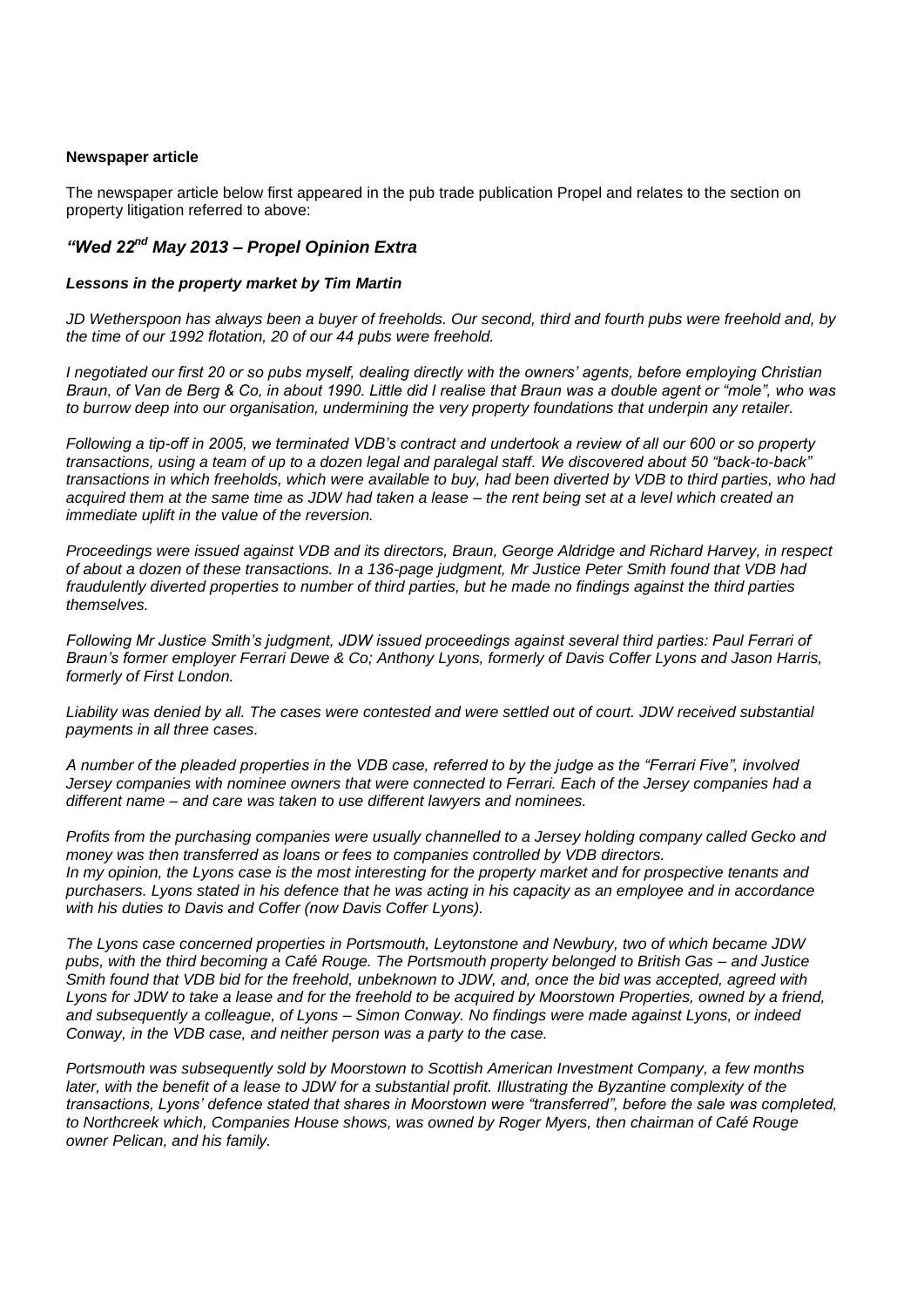*The Newbury property was acquired by Riverside Stores, a company connected to Conway, and was leased at around the same time to Café Rouge. Newbury was sold shortly after completion for a substantial profit.*

*JDW did not allege, and is not alleging, that the Portsmouth and Newbury transactions are connected and is not alleging that Davis Coffer Lyons, Myers or Conway are dishonest, but it is a matter of public importance, as well as of importance to JDW and its shareholders, for there to be an explanation as to the circumstances in which Moorstown, a company which clearly benefited from the Portsmouth fraud by VDB, ended up belonging to the family of Myers.*

*A key legal and ethical question for the property market that emerges from these cases concerns the obligations of estate agents and investors, in circumstances in which a freehold property is first offered to a friend or colleague of an agent, who agrees to acquire it, and the property is then offered by the agent to a company like Wetherspoon on a "back-to-back" basis. What are the obligations of the introducing agent? In broad terms, the third parties in the Wetherspoon litigation argued that they owed no duties or obligations to Wetherspoon and were not, therefore, liable to us. The great risk that all agents and investors run, in these circumstances, is if the retained agent, VDB in this instance, is itself be dishonest. If so, this may open up the possibility of a claim by an aggrieved 'end user', such as Wetherspoon, that the introducing agent participated in the dishonesty of the retained agent.*

*JDW has lost many tens of millions of pounds as a result of the VDB frauds. Rent reviews and "yield compression" have exacerbated the damage over the years.*

*Our experience teaches a number of lessons. First, buyers and tenants should ask their agents to confirm in writing that they have no direct or indirect interest in any property they are acquiring and should ask their lawyers to take particular interest if a freehold is changing hands at the same time as they are acquiring a lease, or indeed the freehold.*

*Professionals and investors should also get confirmation in writing from the "end user" in back-to-back deals that they have consented to the transaction. Take the retained agent's word for it at your peril.*

*Tim Martin is founder and chairman of JD Wetherspoon***"**

**Tim Martin** Chairman 10 September 2015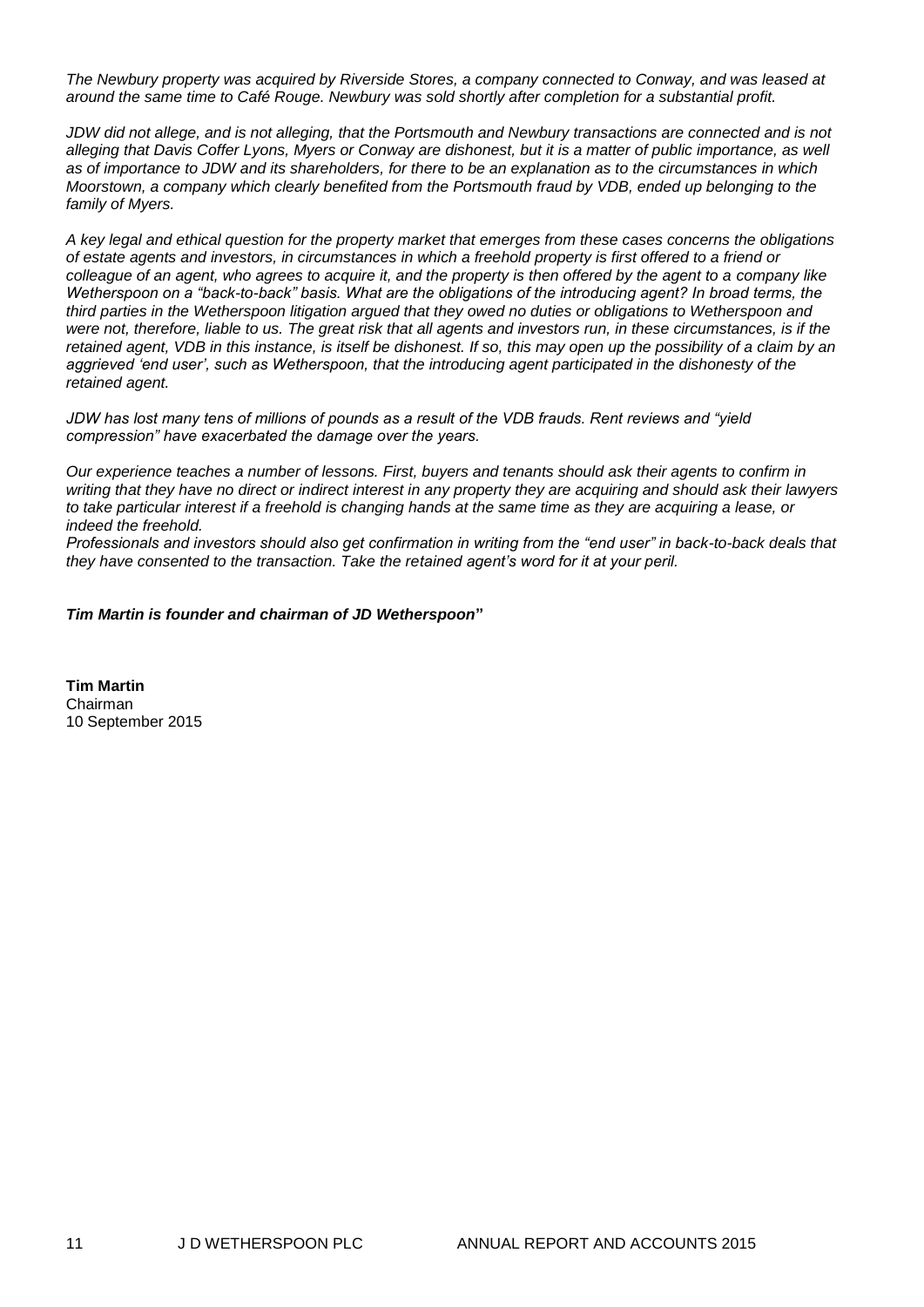#### **INCOME STATEMENT** for the 52 weeks ended 26 July 2015 J D Wetherspoon plc, company number: 1709784

|                                                             | <b>Notes</b>   | 52 weeks<br>ended<br>26 July<br>2015                   | 52 weeks<br>ended<br>26 July<br>2015              | 52 weeks<br>ended<br>26 July<br>2015           | 52 weeks<br>ended<br>27 July<br>2014                   | 52 weeks<br>ended<br>27 July<br>2014              | 52 weeks<br>ended<br>27 July<br>2014           |
|-------------------------------------------------------------|----------------|--------------------------------------------------------|---------------------------------------------------|------------------------------------------------|--------------------------------------------------------|---------------------------------------------------|------------------------------------------------|
|                                                             |                | <b>Before</b><br>exceptional<br>items<br>Total<br>£000 | Exceptional<br>items<br>(note 4)<br>Total<br>£000 | After<br>exceptional<br>items<br>Total<br>£000 | <b>Before</b><br>exceptional<br>items<br>Total<br>£000 | Exceptional<br>items<br>(note 4)<br>Total<br>£000 | After<br>exceptional<br>items<br>Total<br>£000 |
| <b>Revenue</b>                                              | $\mathbf{2}$   | 1,513,923                                              |                                                   | 1,513,923                                      | 1,409,333                                              |                                                   | 1,409,333                                      |
| Operating costs                                             |                | (1,401,415)                                            | (6,013)                                           | (1,407,428)                                    | (1, 292, 329)                                          |                                                   | (1, 292, 329)                                  |
| Operating profit <sup>1</sup>                               | 3              | 112,508                                                | (6, 013)                                          | 106,495                                        | 117,004                                                |                                                   | 117,004                                        |
| Property gains/(losses)                                     | 4              | (694)                                                  | (13,053)                                          | (13, 747)                                      | (1,429)                                                |                                                   | (1, 429)                                       |
| Finance income                                              | 7              | 180                                                    |                                                   | 180                                            | 67                                                     |                                                   | 67                                             |
| Finance costs                                               | $\overline{7}$ | (34,196)                                               |                                                   | (34, 196)                                      | (36, 280)                                              | (997)                                             | (37, 277)                                      |
| Profit/(loss) before taxation                               |                | 77,798                                                 | (19,066)                                          | 58,732                                         | 79,362                                                 | (997)                                             | 78,365                                         |
| Income tax expense                                          | 8              | (20,343)                                               | 6,435                                             | (13,908)                                       | (20,499)                                               | (16, 744)                                         | (37, 243)                                      |
| Profit/(loss) for the year                                  |                | 57,455                                                 | (12, 631)                                         | 44,824                                         | 58,863                                                 | (17, 741)                                         | 41,122                                         |
| Earnings per ordinary share (p):<br>$-$ Basic <sup>2</sup>  | 9              | 48.6                                                   | (10.7)                                            | 37.9                                           | 48.6                                                   | (14.7)                                            | 33.9                                           |
| $-$ Diluted <sup>3</sup>                                    | 9              | 47.0                                                   | (10.3)                                            | 36.7                                           | 47.0                                                   | (14.2)                                            | 32.8                                           |
| Operating profit per share (p):<br>$-$ Diluted <sup>3</sup> | 9              | 92.0                                                   | (4.9)                                             | 87.1                                           | 93.4                                                   |                                                   | 93.4                                           |

### **STATEMENT OF COMPREHENSIVE INCOME** for the 52 weeks ended 26 July 2015

|                                                                      | <b>Notes</b> | 52 weeks<br>ended<br>26 July<br>2015<br>£000 | 52 weeks<br>ended<br>27 July<br>2014<br>£000 |
|----------------------------------------------------------------------|--------------|----------------------------------------------|----------------------------------------------|
|                                                                      |              |                                              |                                              |
| Items which may subsequently be reclassified to profit or loss       |              |                                              |                                              |
| Interest-rate swaps: gain/(loss) taken to other comprehensive income |              | (9,807)                                      | 13,879                                       |
| Tax on items taken directly to other comprehensive income            | 8            | 1.961                                        | (2,776)                                      |
| Currency translation differences                                     |              | (2, 189)                                     |                                              |
| Net (loss)/gain recognised directly in other comprehensive income    |              | (10,035)                                     | 11,110                                       |
| Profit for the year                                                  |              | 44,824                                       | 41,122                                       |
| Total comprehensive income for the year                              |              | 34,789                                       | 52,232                                       |

 1 The prior year's operating profit of £115,575,000 has been restated to £117,004,000 to exclude property gains and losses to be in line with the company's new definition of the operating profit. The definition of operating profit has been amended to more clearly show the company's

underlying performance.<br><sup>2</sup> Calculated excluding shares held in trust.

<sup>&</sup>lt;sup>3</sup> Calculated excluding shares held in thust.<br><sup>3</sup> Calculated using issued share capital which includes shares held in trust.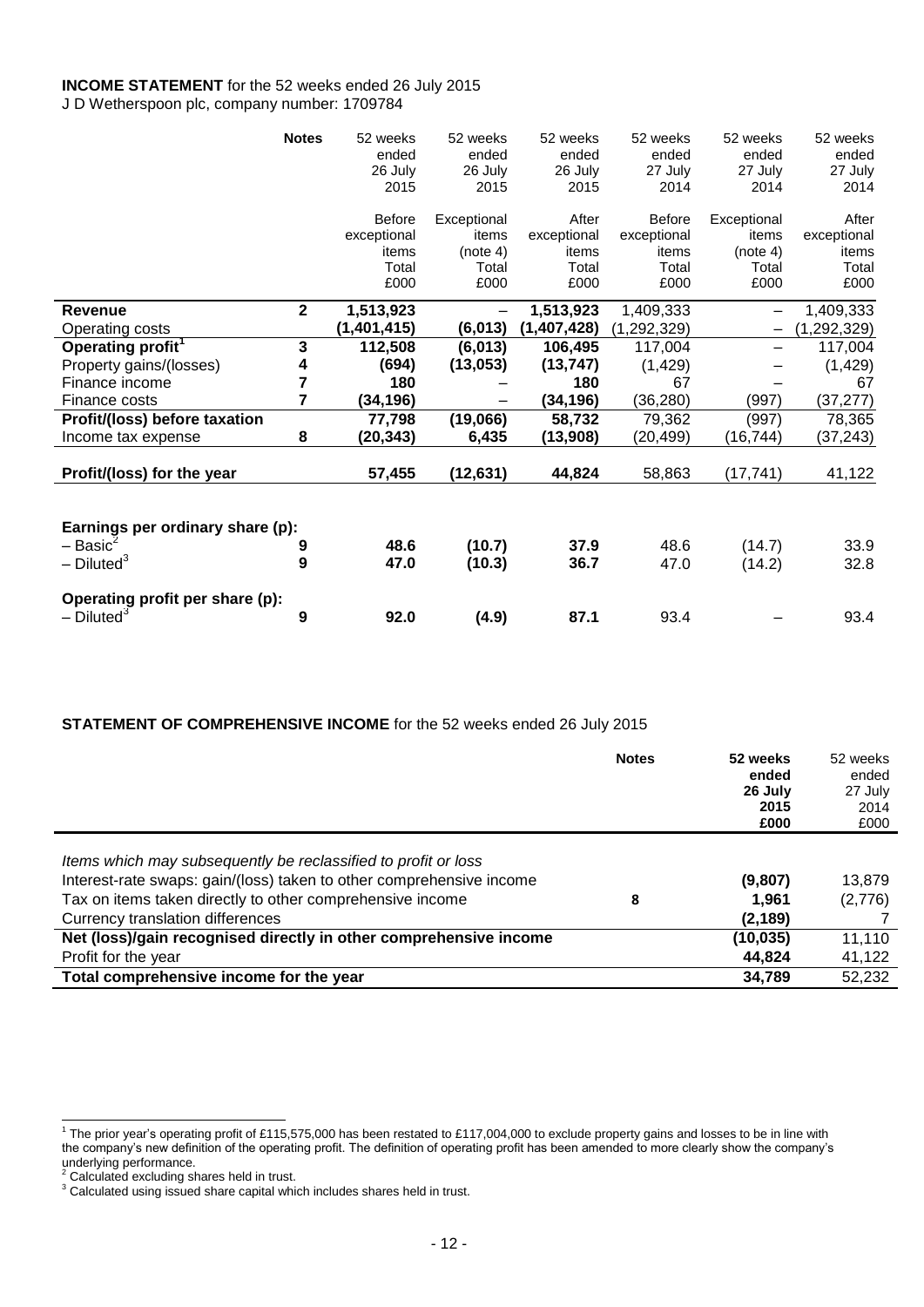# **CASH FLOW STATEMENT** for the 52 weeks ended 26 July 2015

J D Wetherspoon plc, company number: 1709784

|                                                                               | <b>Notes</b> |                  | Free cash                     |                       | Free cash                     |
|-------------------------------------------------------------------------------|--------------|------------------|-------------------------------|-----------------------|-------------------------------|
|                                                                               |              | 52 weeks         | flow <sup>4</sup><br>52 weeks | 52 weeks              | flow <sup>1</sup><br>52 weeks |
|                                                                               |              | ended            | ended                         | ended                 | ended                         |
|                                                                               |              | 26 July 2015     | 26 July 2015                  | 27 July 2014          | 27 July 2014                  |
|                                                                               |              | £000             | £000                          | £000                  | £000                          |
|                                                                               |              |                  |                               |                       |                               |
| Cash flows from operating activities                                          | 10           |                  |                               |                       |                               |
| Cash generated from operations<br>Interest received                           |              | 210,181<br>180   | 210,181<br>180                | 212,505               | 212,505                       |
|                                                                               |              |                  |                               | 78<br>(33,996)        | 78                            |
| Interest paid                                                                 |              | (31, 931)        | (31, 931)                     |                       | (33,996)                      |
| Corporation tax paid                                                          |              | (13, 293)        | (13, 293)                     | (18,070)              | (18,070)                      |
| Gaming machine settlement                                                     |              |                  |                               | (16, 696)             |                               |
| Net cash inflow from operating activities                                     |              | 165,137          | 165,137                       | 143,821               | 160,517                       |
| Cash flows from investing activities                                          |              |                  |                               |                       |                               |
| Purchase of property, plant and equipment                                     |              | (37, 577)        | (37, 577)                     | (46,300)              | (46, 300)                     |
| Purchase of intangible assets                                                 |              | (7, 176)         | (7, 176)                      | (9,926)               | (9,926)                       |
| Proceeds on sale of property, plant and                                       |              | 723              |                               | 505                   |                               |
| equipment                                                                     |              |                  |                               |                       |                               |
| Investment in new pubs and pub extensions                                     |              | (106, 339)       |                               | (97, 694)             |                               |
| Freehold reversions                                                           |              | (21, 612)        |                               | (14, 823)<br>(8, 754) |                               |
| Investment properties<br>Lease premiums paid                                  |              | (635)            |                               | (10)                  |                               |
|                                                                               |              |                  |                               |                       |                               |
| Net cash outflow from investing activities                                    |              | (172, 616)       | (44, 753)                     | (177,002)             | (56,226)                      |
| Cash flows from financing activities                                          |              |                  |                               |                       |                               |
| Equity dividends paid                                                         | 12           | (14, 591)        |                               | (14, 949)             |                               |
| Purchase of own shares for cancellation                                       |              | (12, 714)        |                               | (24, 550)             |                               |
| Purchase of own shares for                                                    |              | (6, 831)         | (6, 831)                      | (7, 338)              | (7, 338)                      |
| share-based payments                                                          |              |                  |                               |                       |                               |
| Advances under bank loans                                                     | 11           | 47,898           |                               | 92,151                |                               |
| Loan issue costs                                                              | 11           | (3, 775)         | (3, 775)                      | (4, 103)              | (4, 103)                      |
| Finance lease principal payments                                              | 11           | (2,648)          |                               | (5, 552)              |                               |
| Net cash inflow/(outflow) from financing                                      |              | 7,339            | (10, 606)                     | 35,659                | (11, 441)                     |
| activities                                                                    |              |                  |                               |                       |                               |
| Net (decrease)/ increase in cash and cash<br>equivalents                      | 11           | (140)            |                               | 2,478                 |                               |
| Opening cash and cash equivalents<br><b>Closing cash and cash equivalents</b> |              | 32,315<br>32,175 |                               | 29,837<br>32,315      |                               |
|                                                                               |              |                  |                               |                       |                               |
| Free cash flow                                                                | 9            |                  | 109,778                       |                       | 92,850                        |
| Free cash flow per ordinary share                                             | 9            |                  | 89.8p                         |                       | 74.1p                         |

 4 Free cash flow is a measure not required by accounting standards.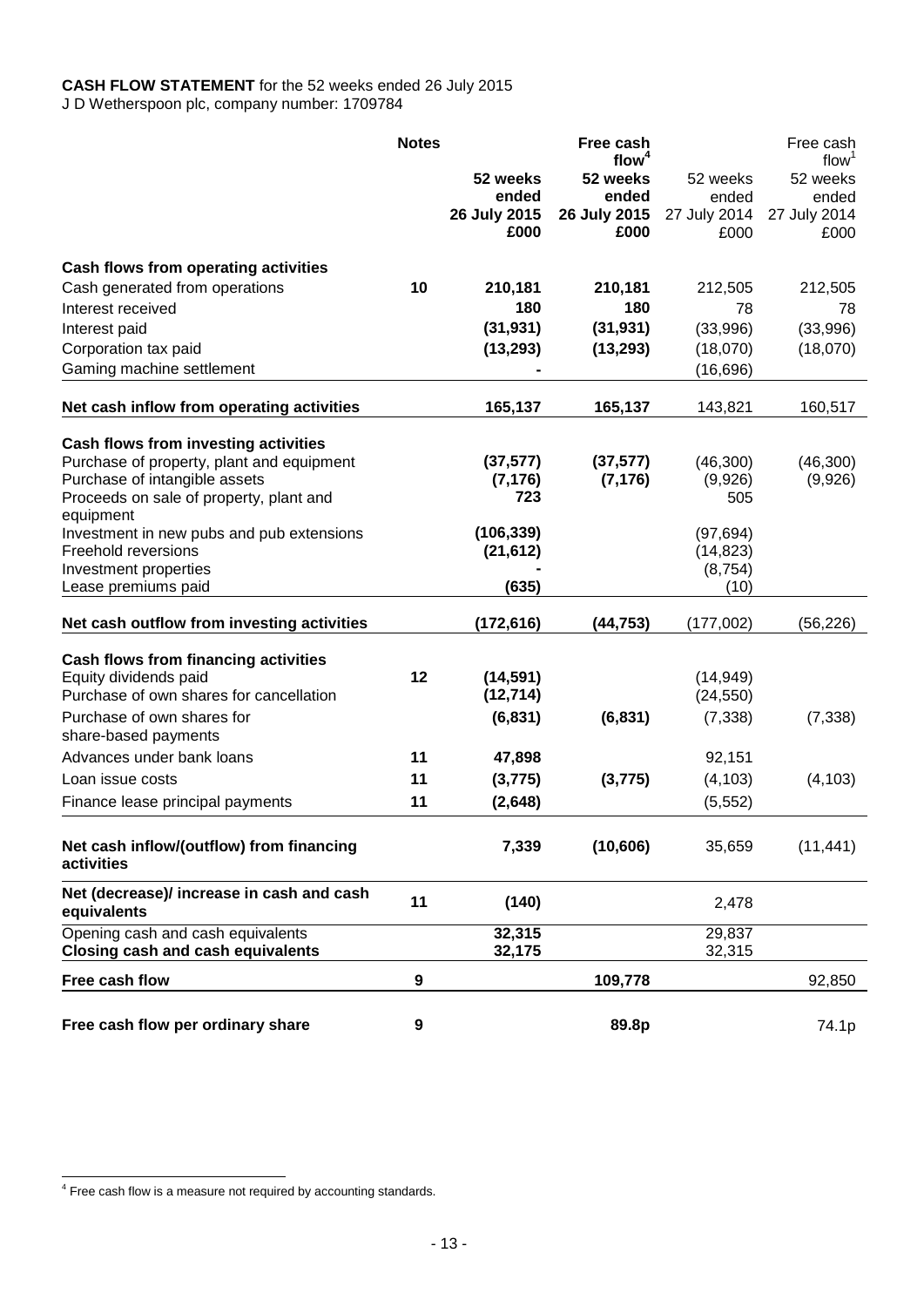# **BALANCE SHEET** for the 52 weeks ended 26 July 2015

J D Wetherspoon plc, company number: 1709784

|                                                            | <b>Notes</b> | 26 July                 | 27 July             |
|------------------------------------------------------------|--------------|-------------------------|---------------------|
|                                                            |              | 2015                    | 2014                |
|                                                            |              | £000                    | £000                |
| <b>Assets</b>                                              |              |                         |                     |
| <b>Non-current assets</b>                                  |              |                         |                     |
| Property, plant and equipment                              | 13           | 1,153,756               | 1,068,067           |
| Intangible assets                                          | 14           | 29,997                  | 26,838              |
| Investment properties                                      | 15           | 8,651                   | 8,713               |
| Other non-current assets                                   | 16           | 10,028                  | 9,766               |
| Deferred tax assets                                        | 8            | 7,994                   | 6,033               |
| Derivative financial instruments                           |              |                         | 1,723               |
| <b>Total non-current assets</b>                            |              | 1,210,426               | 1,121,140           |
|                                                            |              |                         |                     |
| Assets held for sale                                       |              | 1,220                   |                     |
| <b>Current assets</b>                                      |              |                         |                     |
| Inventories                                                |              | 19,451                  | 22,312              |
| <b>Receivables</b>                                         |              | 26,838                  | 23,901              |
| Cash and cash equivalents                                  |              | 32,175                  | 32,315              |
| <b>Total current assets</b>                                |              | 78,464                  | 78,528              |
|                                                            |              |                         |                     |
| <b>Total assets</b>                                        |              | 1,290,110               | 1,199,668           |
|                                                            |              |                         |                     |
| <b>Liabilities</b>                                         |              |                         |                     |
| <b>Current liabilities</b>                                 |              |                         |                     |
| <b>Borrowings</b><br>Derivative financial instruments      |              | (2,051)                 | (2,636)             |
|                                                            |              |                         | (3, 149)            |
| Trade and other payables<br>Current income tax liabilities |              | (283, 227)<br>(10, 053) | (243, 160)          |
| Provisions                                                 |              | (5,231)                 | (3,872)<br>(4, 442) |
| <b>Total current liabilities</b>                           |              | (300, 562)              | (257, 259)          |
|                                                            |              |                         |                     |
| <b>Non-current liabilities</b>                             |              |                         |                     |
| Borrowings                                                 |              | (631, 232)              | (586, 230)          |
| Derivative financial instruments                           |              | (39, 973)               | (28, 740)           |
| Deferred tax liabilities                                   | 8            | (77, 771)               | (83, 686)           |
| Provisions                                                 |              | (4,012)                 | (3,055)             |
| Other liabilities                                          |              | (13, 667)               | (13,530)            |
| <b>Total non-current liabilities</b>                       |              | (766, 655)              | (715,241)           |
| <b>Net assets</b>                                          |              | 222,893                 | 227,168             |
|                                                            |              |                         |                     |
| Shareholders' equity                                       |              |                         |                     |
| Share capital                                              |              | 2,387                   | 2,460               |
| Share premium account                                      |              | 143,294                 | 143,294             |
| Capital redemption reserve                                 |              | 2,044                   | 1,971               |
| Hedging reserve                                            |              | (31, 979)               | (24, 133)           |
| Retained earnings                                          |              | 107,147                 | 103,576             |
| <b>Total shareholders' equity</b>                          |              | 222,893                 | 227,168             |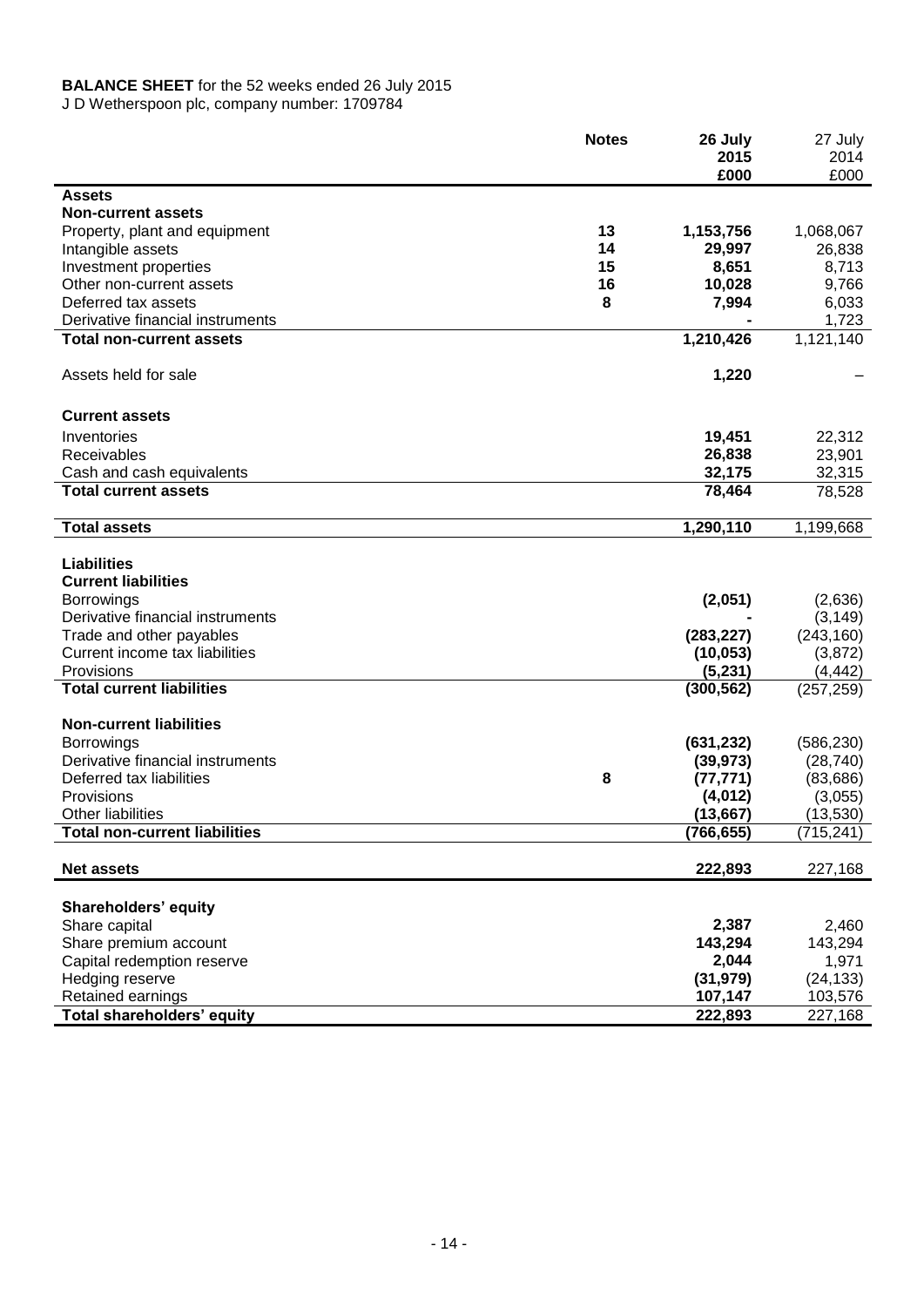# **STATEMENT OF CHANGES IN SHAREHOLDERS' EQUITY**

|                                       | <b>Note</b> | Share<br>capital<br>£000 | Share<br>premium<br>account<br>£000 | Capital<br>redemption<br>reserve<br>£000 | Hedging<br>reserve<br>£000 | Currency<br>translation<br>differences<br>£000 | Retained<br>earnings<br>£000 | Total<br>equity<br>£000 |
|---------------------------------------|-------------|--------------------------|-------------------------------------|------------------------------------------|----------------------------|------------------------------------------------|------------------------------|-------------------------|
|                                       |             |                          |                                     |                                          |                            |                                                |                              |                         |
| At 28 July 2013                       |             | 2,521                    | 143,294                             | 1,910                                    | (35, 236)                  |                                                | 102,426                      | 214,915                 |
| Total comprehensive income            |             |                          |                                     |                                          | 11,103                     | $\overline{7}$                                 | 41,122                       | 52,232                  |
| Profit for the year                   |             |                          |                                     |                                          |                            |                                                | 41,122                       | 41,122                  |
| Interest-rate swaps: gain taken to    |             |                          |                                     |                                          | 13,879                     |                                                |                              | 13,879                  |
| equity                                |             |                          |                                     |                                          |                            |                                                |                              |                         |
| Tax on items taken directly to equity | 8           |                          |                                     |                                          | (2,776)                    |                                                |                              | (2,776)                 |
| Currency translation reserve          |             |                          |                                     |                                          |                            | $\overline{7}$                                 |                              | 7                       |
|                                       |             |                          |                                     |                                          |                            |                                                |                              |                         |
| Repurchase of shares                  |             | (61)                     |                                     | 61                                       |                            |                                                | (24, 428)                    | (24, 428)               |
| Tax on repurchase of shares           |             |                          |                                     |                                          |                            |                                                | (122)                        | (122)                   |
| Share-based payments                  |             |                          |                                     |                                          |                            |                                                | 7,521                        | 7,521                   |
| Tax on share-based payments           |             |                          |                                     |                                          |                            |                                                | (663)                        | (663)                   |
| Purchase of shares held in trust      |             |                          |                                     |                                          |                            |                                                | (7, 304)                     | (7, 304)                |
| Tax on purchase of shares held in     |             |                          |                                     |                                          |                            |                                                | (34)                         | (34)                    |
| trust                                 |             |                          |                                     |                                          |                            |                                                |                              |                         |
| <b>Dividends</b>                      | 12          |                          |                                     |                                          |                            |                                                | (14, 949)                    | (14, 949)               |
| At 27 July 2014                       |             | 2,460                    | 143,294                             | 1,971                                    | (24, 133)                  | $\overline{7}$                                 | 103,569                      | 227,168                 |
|                                       |             |                          |                                     |                                          |                            |                                                |                              |                         |
| Total comprehensive income            |             |                          |                                     |                                          | (7, 846)                   | (2, 189)                                       | 44,824                       | 34,789                  |
| Profit for the year                   |             |                          |                                     |                                          |                            |                                                | 44,824                       | 44,824                  |
| Interest-rate swaps: loss taken to    |             |                          |                                     |                                          | (9,807)                    |                                                |                              | (9,807)                 |
| equity                                |             |                          |                                     |                                          |                            |                                                |                              |                         |
| Tax on items taken directly to equity | 8           |                          |                                     |                                          | 1,961                      |                                                |                              | 1,961                   |
| Currency translation reserve          |             |                          |                                     |                                          |                            | (2, 189)                                       |                              | (2, 189)                |
|                                       |             |                          |                                     |                                          |                            |                                                |                              |                         |
| Repurchase of shares                  |             | (73)                     |                                     | 73                                       |                            |                                                | (26, 766)                    | (26, 766)               |
| Tax on repurchase of shares           |             |                          |                                     |                                          |                            |                                                | (134)                        | (134)                   |
| Share-based payments                  |             |                          |                                     |                                          |                            |                                                | 8,907                        | 8,907                   |
| Tax on share-based payments           |             |                          |                                     |                                          |                            |                                                | 351                          | 351                     |
| Purchase of shares held in trust      |             |                          |                                     |                                          |                            |                                                | (6, 799)                     | (6,799)                 |
| Tax on purchase of shares held in     |             |                          |                                     |                                          |                            |                                                | (32)                         | (32)                    |
| trust                                 |             |                          |                                     |                                          |                            |                                                |                              |                         |
| <b>Dividends</b>                      | 12          |                          |                                     |                                          |                            |                                                | (14, 591)                    | (14, 591)               |
| At 26 July 2015                       |             | 2.387                    | 143,294                             | 2,044                                    | (31, 979)                  | (2, 182)                                       | 109,329                      | 222,893                 |

The balance classified as share capital represents proceeds arising on issue of the company's equity share capital, comprising 2p ordinary shares and the cancellation of shares repurchased by the company.

The capital redemption reserve increased owing to the purchase of a number of shares in the period.

Shares acquired in relation to the employee Share Incentive Plan and the 2005 Deferred Bonus Scheme are held in trust, until such time as the awards vest. At 26 July 2015, the number of shares held in trust was 4,063,604 (2014: 4,174,284), with a nominal value of £81,272 (2014: £83,486) and a market value of £28,993,815 (2014: 30,597,502) and are included in retained earnings.

Hedging gain/loss arises from the movement of fair value in the company's financial derivative instruments.

As at 26 July 2015, the company had distributable reserves of £75.2m (2014: £79.4m).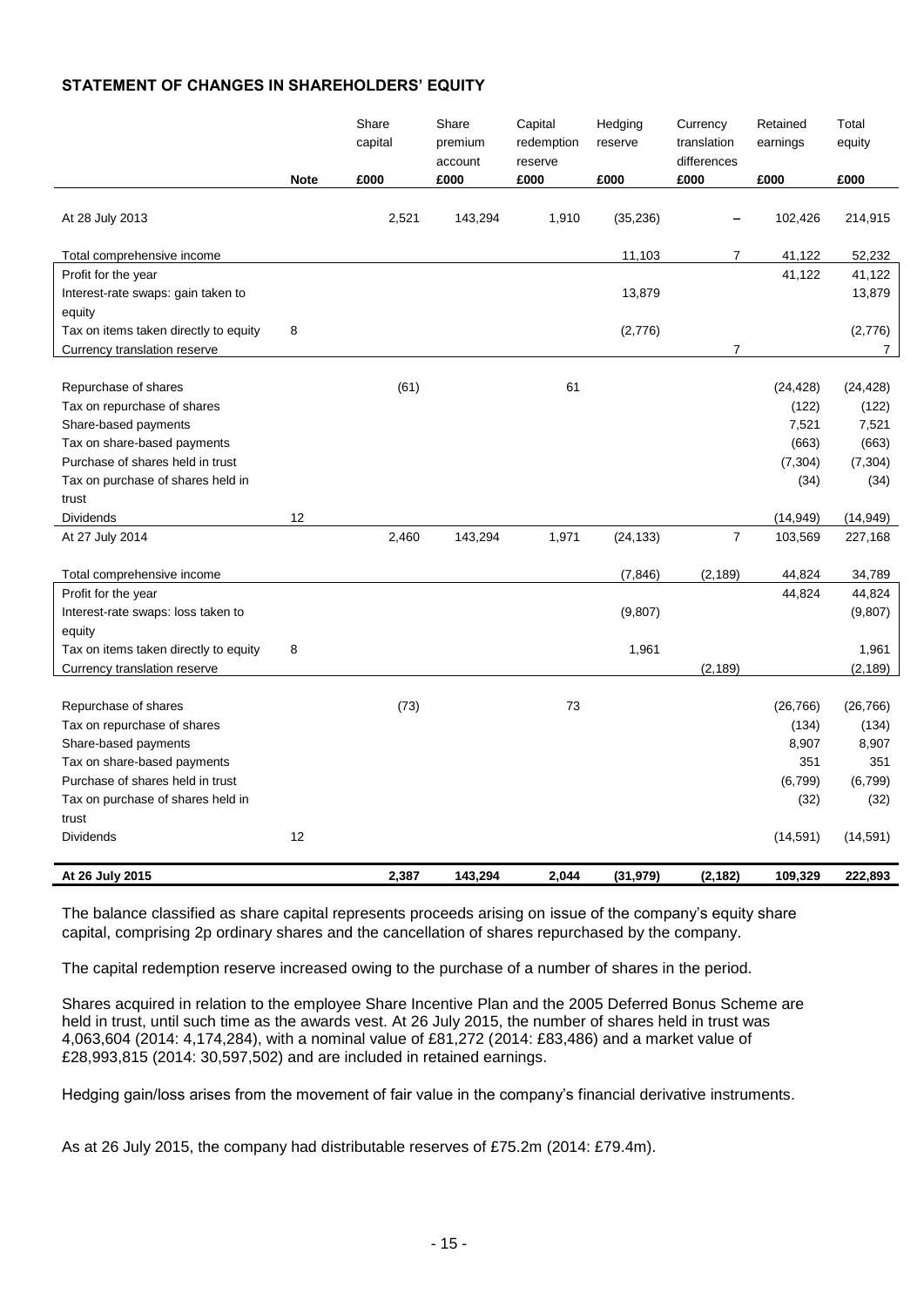# **NOTES TO THE FINANCIAL STATEMENTS**

#### **1 Accounting policies and basis of preparation**

The preliminary announcement for the 52-week period ended 26 July 2015 has been prepared in accordance with the accounting policies as disclosed in J D Wetherspoon plc's annual report and accounts for 2014.

The annual financial information presented in this preliminary announcement for the 52-week period ended 26 July 2015 is based on, and is consistent with, that in the company's audited financial statements for the 52-week period ended 26 July 2015, and those financial statements will be delivered to the Registrar of Companies, following the company's annual general meeting. The independent auditors' report on those financial statements is unqualified and does not contain any statement under section 498 (2) or 498 (3) of the Companies Act 2006.

Information in this preliminary announcement does not constitute statutory accounts of the company within the meaning of section 434 of the Companies Act 2006. The full financial statements for the company for the 52 week period ended 27 July 2014 have been delivered to the Registrar of Companies. The independent auditors' report on those financial statements was unqualified and did not contain a statement under section 498 (2) or 498 (3) of the Companies Act 2006.

#### **2 Revenue**

Revenue disclosed in the income statement is analysed as follows:

|                                                          | 52 weeks     | 52 weeks     |
|----------------------------------------------------------|--------------|--------------|
|                                                          | ended        | ended        |
|                                                          | 26 July 2015 | 27 July 2014 |
|                                                          | £000         | £000         |
|                                                          |              |              |
| Sales of food, beverages, hotel rooms and machine income | 1,513,923    | 1,409,333    |
|                                                          |              |              |

### **3 Operating profit – analysis of costs by nature**

This is stated after charging/(crediting):

|                                                         | 52 weeks     | 52 weeks     |
|---------------------------------------------------------|--------------|--------------|
|                                                         | ended        | ended        |
|                                                         | 26 July 2015 | 27 July 2014 |
|                                                         | £000         | £000         |
| Concession rental payments                              | 19,300       | 17,166       |
| Minimum operating lease payments                        | 52,658       | 52,538       |
| Repairs and maintenance                                 | 53,354       | 56,603       |
| Net rent receivable                                     | (1, 334)     | (845)        |
| Depreciation of property, plant and equipment (note 13) | 61,458       | 54,459       |
| Amortisation of intangible assets (note 14)             | 4,775        | 3,254        |
| Amortisation of other non-current assets (note 16)      | 373          | 321          |
| Depreciation of investment properties (note 15)         | 62           | 41           |
| Share-based payments (note 6)                           | 8,907        | 7,521        |
| Auditors' remuneration                                  |              |              |
| Fees payable for the audit of the financial statements  | 177          | 161          |
| Fees payable for other services:                        |              |              |
| - assurance services                                    | 30           | 30           |
| - non-audit services                                    | 13           |              |
| <b>Total auditors' fees</b>                             | 220          | 191          |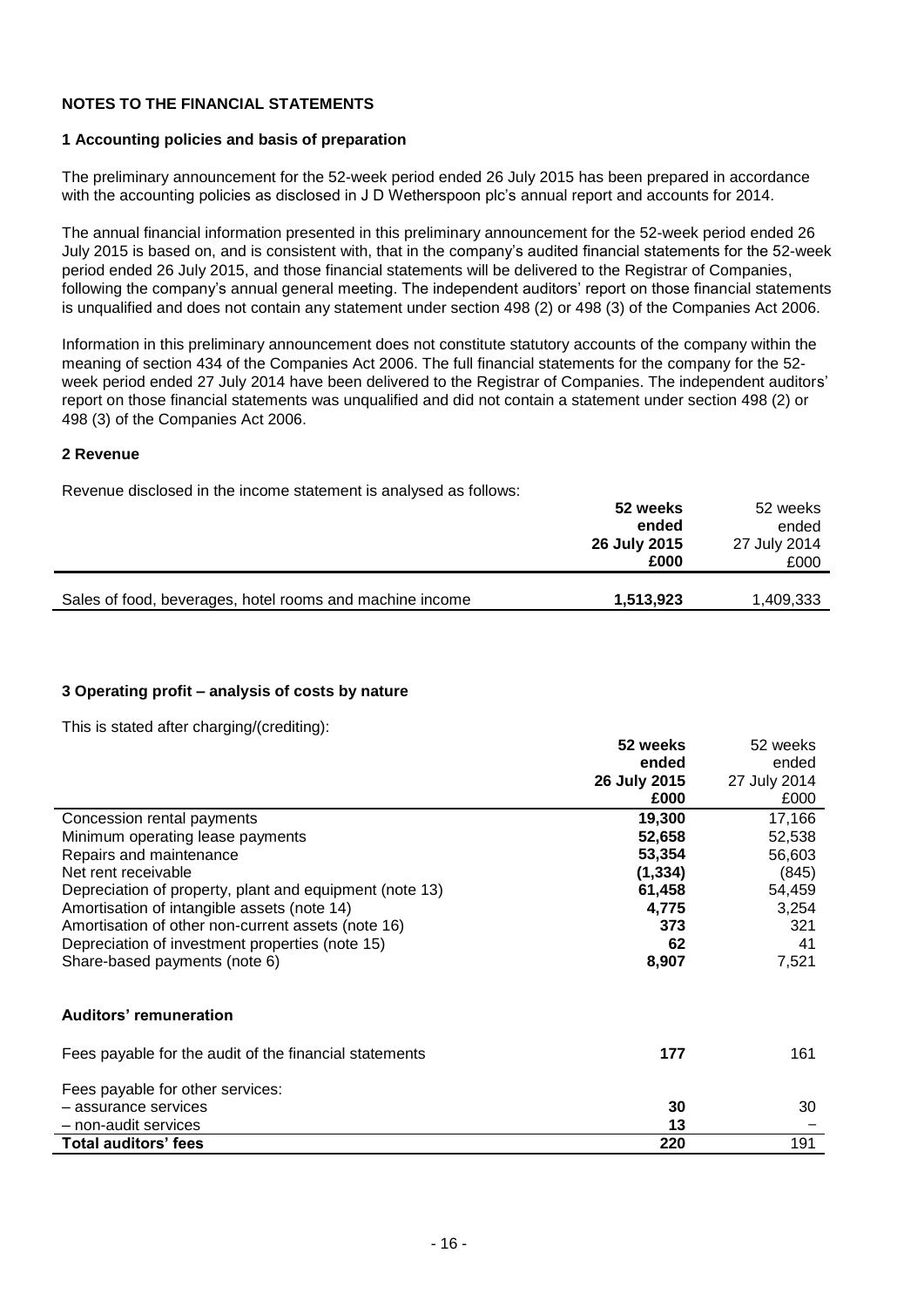| Analysis of continuing operations         | 52 weeks<br>ended          | 52 weeks<br>ended        |
|-------------------------------------------|----------------------------|--------------------------|
|                                           | 26 July 2015<br>£000       | 27 July 2014<br>£000     |
| Revenue<br>Cost of sales                  | 1,513,923<br>(1, 347, 361) | 1,409,333<br>(1,241,584) |
| Gross profit                              | 166,562                    | 167,749                  |
| Administration costs                      | (54, 054)                  | (50, 745)                |
| Operating profit before exceptional items | 112,508                    | 117,004                  |
| Exceptional items (note 5)                | (6, 013)                   |                          |
| Operating profit after exceptional items  | 106,495                    | 117.004                  |

Included within cost of sales is £578.0m (2014: £531.2m) related to cost of inventory recognised as expense.

| 4 Property gains and losses   |               |                    |             |               |             |             |
|-------------------------------|---------------|--------------------|-------------|---------------|-------------|-------------|
|                               | 52 weeks      | 52 weeks           | 52 weeks    | 52 weeks      | 52 weeks    | 52 weeks    |
|                               | ended         | ended              | ended       | ended         | ended       | ended       |
|                               | 26 July       | 26 July            | 26 July     | 27 July       | 27 July     | 27 July     |
|                               | 2015          | 2015               | 2015        | 2014          | 2014        | 2014        |
|                               | <b>Before</b> | <b>Exceptional</b> | After       | <b>Before</b> | Exceptional | After       |
|                               | exceptional   | items              | exceptional | exceptional   | items       | exceptional |
|                               | items         | (note 4)           | items       | items         | (note 4)    | items       |
|                               | £000          | £000               | £000        | £000          | £000        | £000        |
| Loss on disposal of fixed     | 694           |                    | 694         | 645           |             | 645         |
| assets                        |               |                    |             |               |             |             |
| Impairment of property, plant |               | 10,705             | 10,705      | 1,192         |             | 1,192       |
| and equipment (note 13)       |               |                    |             |               |             |             |
| Impairment of other assets    |               | 490                | 490         | (180)         |             | (180)       |
| (note 16)                     |               |                    |             |               |             |             |
| Onerous lease provision /     |               | 1,858              | 1,858       | (228)         |             | (228)       |
| (reversals)                   |               |                    |             |               |             |             |
| Total property (gains) /      | 694           | 13,053             | 13,747      | 1,429         |             | 1,429       |
| <b>losses</b>                 |               |                    |             |               |             |             |

Impairment charges and onerous lease provisions were considered exceptional in the current year and not in the prior year, owing to the magnitude of the current year charge. Please refer to note 4 for further details on exceptional items.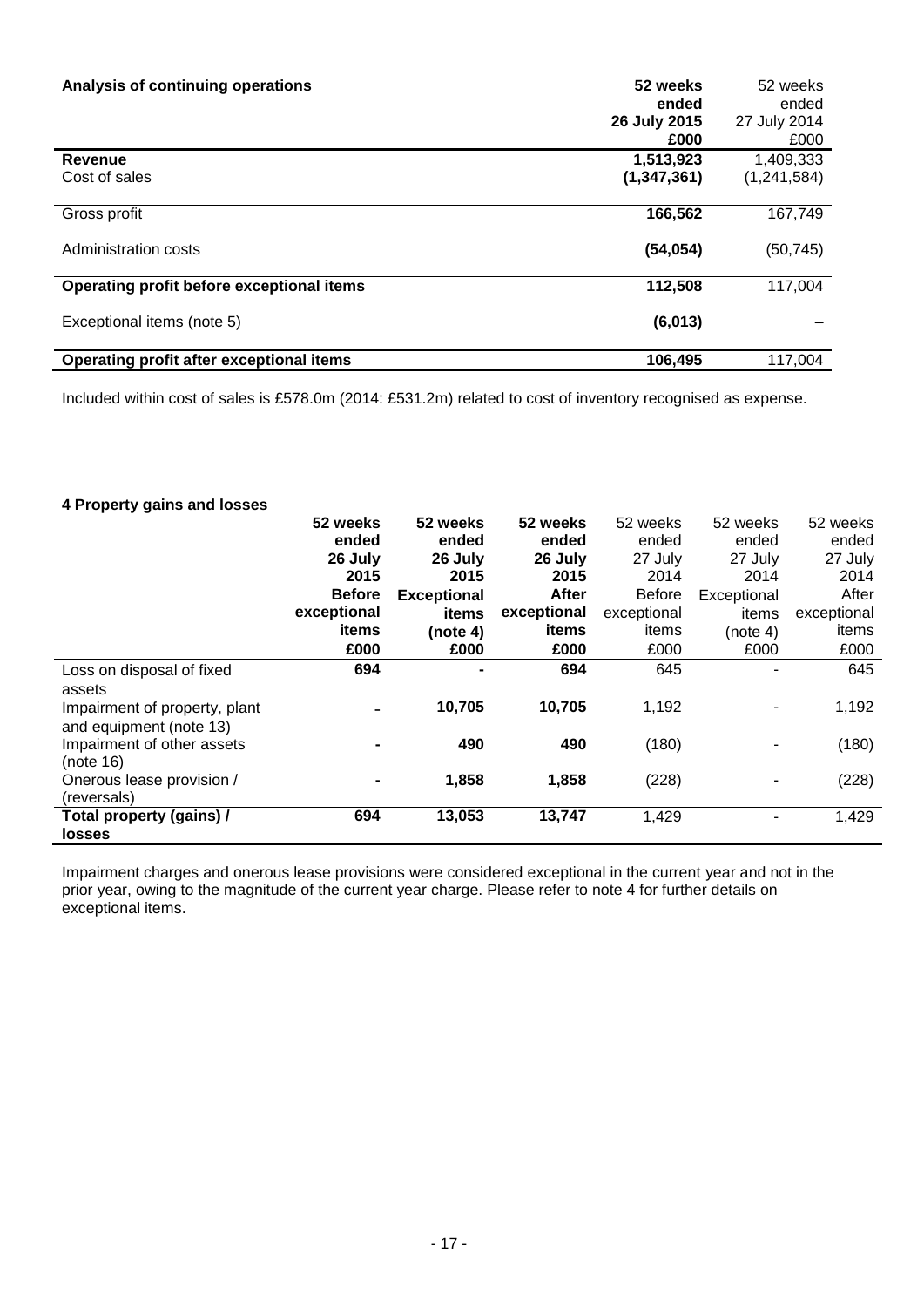#### **5 Exceptional items**

|                                                  | 52 weeks ended | 52 weeks ended |
|--------------------------------------------------|----------------|----------------|
|                                                  | 26 July 2015   | 27 July 2014   |
|                                                  | £000           | £000           |
| <b>Operating exceptional items</b>               |                |                |
| Inventory valuation                              | 5,231          |                |
| <b>Restructuring costs</b>                       | 782            |                |
|                                                  | 6,013          |                |
| <b>Exceptional property losses</b>               |                |                |
| Onerous lease provision                          | 1,858          |                |
| Property impairment                              | 11,195         |                |
|                                                  | 13,053         |                |
| Other exceptional items                          |                |                |
| Interest payable on gaming machine VAT repayment |                | 997            |
| Income tax expense - current tax                 |                | (4, 375)       |
| Exceptional tax items - deferred tax             | (4,809)        | 21,119         |
| Tax effect on operating exceptional items        | (1,626)        |                |
|                                                  | (6, 435)       | 17,741         |
| <b>Total exceptional items</b>                   | 12,631         | 17,741         |

During the year, the company changed the method used for calculating the consumption of non-consumable inventories. Non-consumable inventory comprises items like glassware, plates, cutlery and cleaning products used in the pubs and hotels. The company has taken a more prudent view on recognition of non-consumable inventories as expenses. The change in the accounting policy for the expected life of those inventories resulted in an exceptional charge of £5,231,000 (2014: £Nil). The effect of this change was not presented as a prior-year adjustment, as management did not believe that previously reported results were materially affected and the treatment adopted provides full information.

In the table above, property impairment relates to the situation in which, owing to poor trading performance, pubs are unlikely to generate sufficient cash in the future to justify their current book value.

The onerous lease provision relates to pubs for which future trading profits, or income from subleases, are not expected to cover the rent. The provision takes several factors into account, including the expected future profitability of the pub, but also the amount estimated as payable on surrender of the lease, where this is a possible outcome. In the year, £1,858,000 (2014: £Nil) was charged in respect of onerous leases.

In the year, an exceptional charge of £11,195,000 (2014: £Nil) was incurred in respect of the impairment of property, plant and equipment, as required under IAS 36. This comprises an impairment charge of £12,383,000 (2014: £Nil), offset by impairment reversals of £1,188,000 (2014: £Nil).

A reduction in the deferred tax liability on rolled-over gains for differences between the tax-deductible cost and the residual value of the reinvestment assets has resulted in a credit of £4,809,000. Owing to the magnitude of the reduction and the fact that it relates to prior periods it was considered exceptional.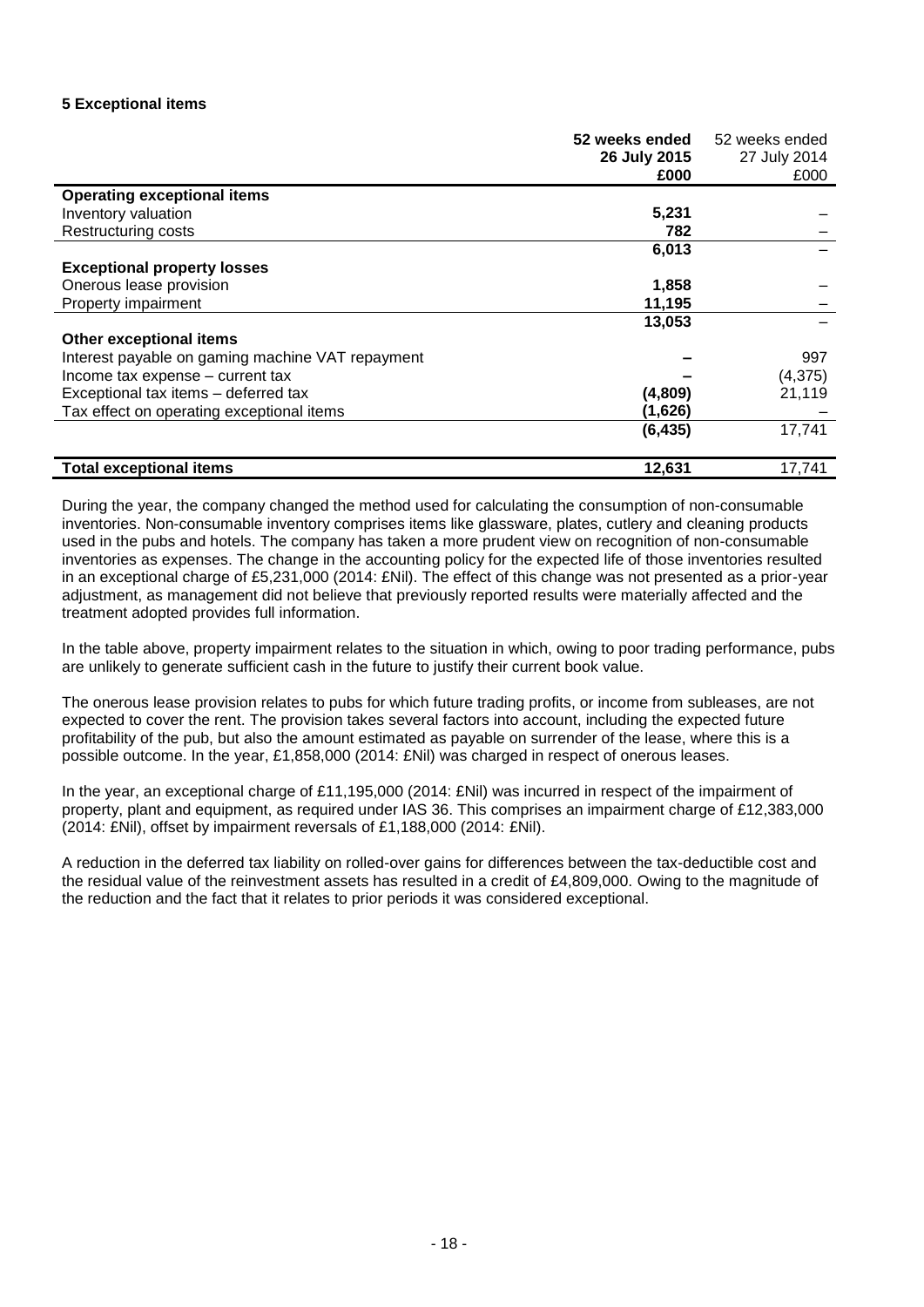#### **6 Employee benefits expenses**

|                       | 52 weeks<br>ended<br>26 July 2015<br>£000 | 52 weeks<br>ended<br>27 July 2014<br>£000 |
|-----------------------|-------------------------------------------|-------------------------------------------|
| Wages and salaries    | 406,821                                   | 368,335                                   |
| Social Security costs | 25,291                                    | 24,008                                    |
| Other pension costs   | 3,500                                     | 3,213                                     |
| Share-based payments  | 8.907                                     | 7,521                                     |
|                       | 444,519                                   | 403.077                                   |

| Directors' emoluments                                         | 2015  | 2014  |
|---------------------------------------------------------------|-------|-------|
|                                                               | £000  | £000  |
| Aggregate emoluments                                          | 1.438 | 1,623 |
| Aggregate amount receivable under long-term incentive schemes | 971   | 346   |
| Company contributions to money purchase pension scheme        | 97    | 113   |
|                                                               | 2,506 | 2,082 |

For further information of directors' emoluments, please see the directors' remuneration report on pages 52 to 60.

The totals below relate to the monthly average number of employees during the year, not the total number of employees at the end of the year (including directors on a service contract).

|                              | 2015          | 2014   |
|------------------------------|---------------|--------|
|                              | <b>Number</b> | Number |
| <b>Full-time equivalents</b> |               |        |
| Managerial/administration    | 4,233         | 4,419  |
| Hourly paid staff            | 17,885        | 16,911 |
|                              | 22,118        | 21,330 |
|                              |               |        |
|                              | 2015          | 2014   |
|                              | <b>Number</b> | Number |
| <b>Total employees</b>       |               |        |
| Managerial/administration    | 4,690         | 4,419  |
| Hourly paid staff            | 30,041        | 28,216 |
|                              | 34,731        | 32,635 |

For details of the Share Incentive Plan and the 2005 Deferred Bonus Scheme, refer to the remuneration report on pages 52 to 60.

The shares awarded as part of the above schemes are based on the cash value of the bonuses at the date of the awards. These awards vest over three years – with their cost spread equally over their three-year life. The share-based payment charge above represents the annual cost of bonuses awarded over the past three years.

The company operates two share-based compensation plans. In both schemes, the fair values of the shares granted are determined by reference to the share price at the date of the award. The shares vest at a nil exercise price and there are no market-based conditions to the shares which affect their ability to vest.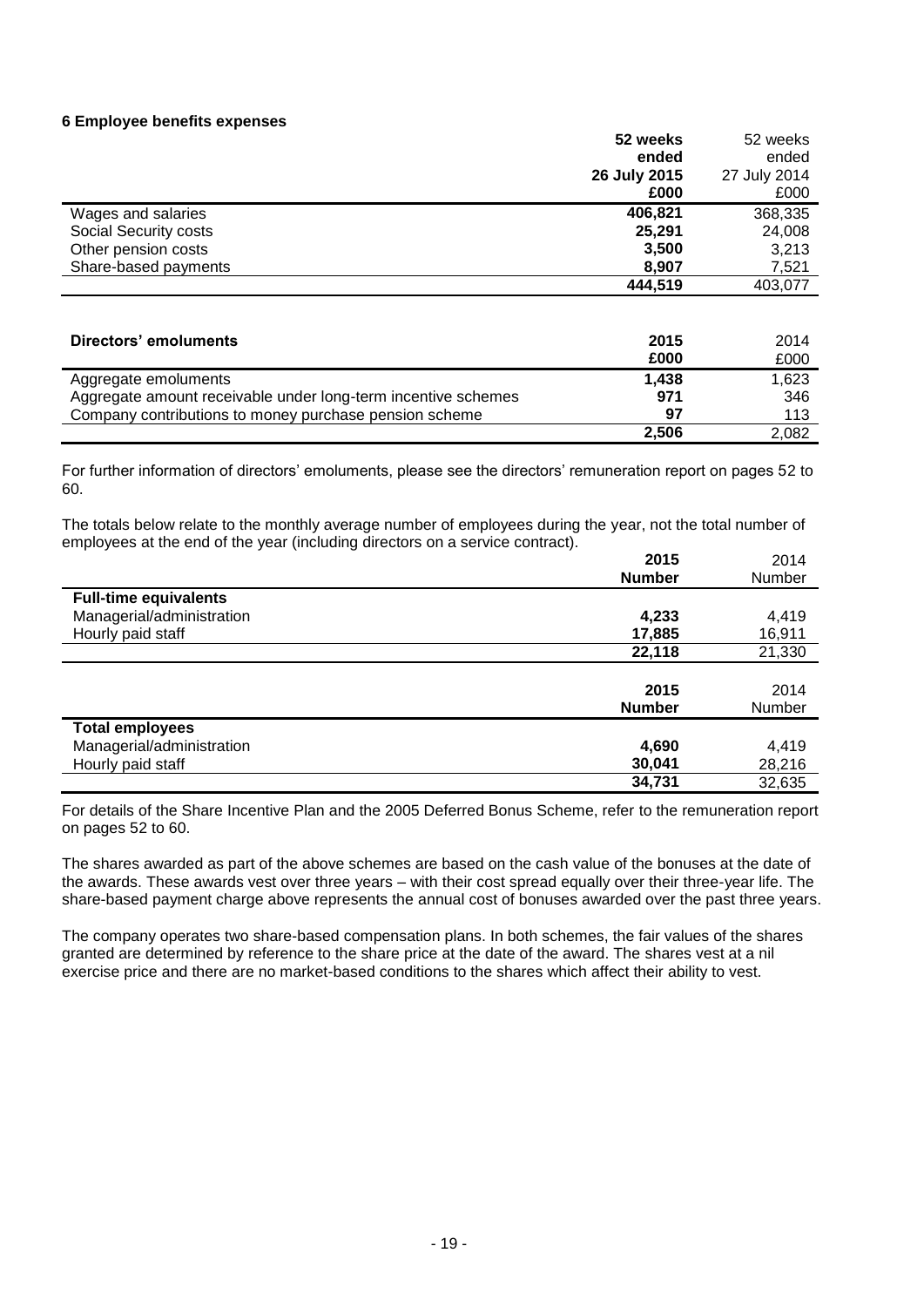# **7 Finance income and costs**

|                                                      | 52 weeks | 52 weeks |
|------------------------------------------------------|----------|----------|
|                                                      | ended    | ended    |
|                                                      | 26 July  | 27 July  |
|                                                      | 2015     | 2014     |
|                                                      | £000     | £000     |
| Finance costs                                        |          |          |
| Interest payable on bank loans and overdrafts        | 17,202   | 14,290   |
| Amortisation of bank loan issue costs                | 2,942    | 2,320    |
| Interest payable on swaps                            | 13.812   | 19,300   |
| Interest payable on obligations under finance leases | 240      | 370      |
| Total pre-exceptional finance costs                  | 34,196   | 36,280   |
| Bank interest receivable                             | (180)    | (67)     |
| Total pre-exceptional finance income                 | (180)    | (67)     |
|                                                      |          |          |
| Exceptional interest charge (note 5)                 |          | 997      |
| Net finance costs                                    | 34,016   | 37,210   |

The net finance costs during the year decreased from £37.2m to £34.0m. The finance costs in the income statement were covered 3.3 times (2014: 3.2 times), on a pre-exceptional basis.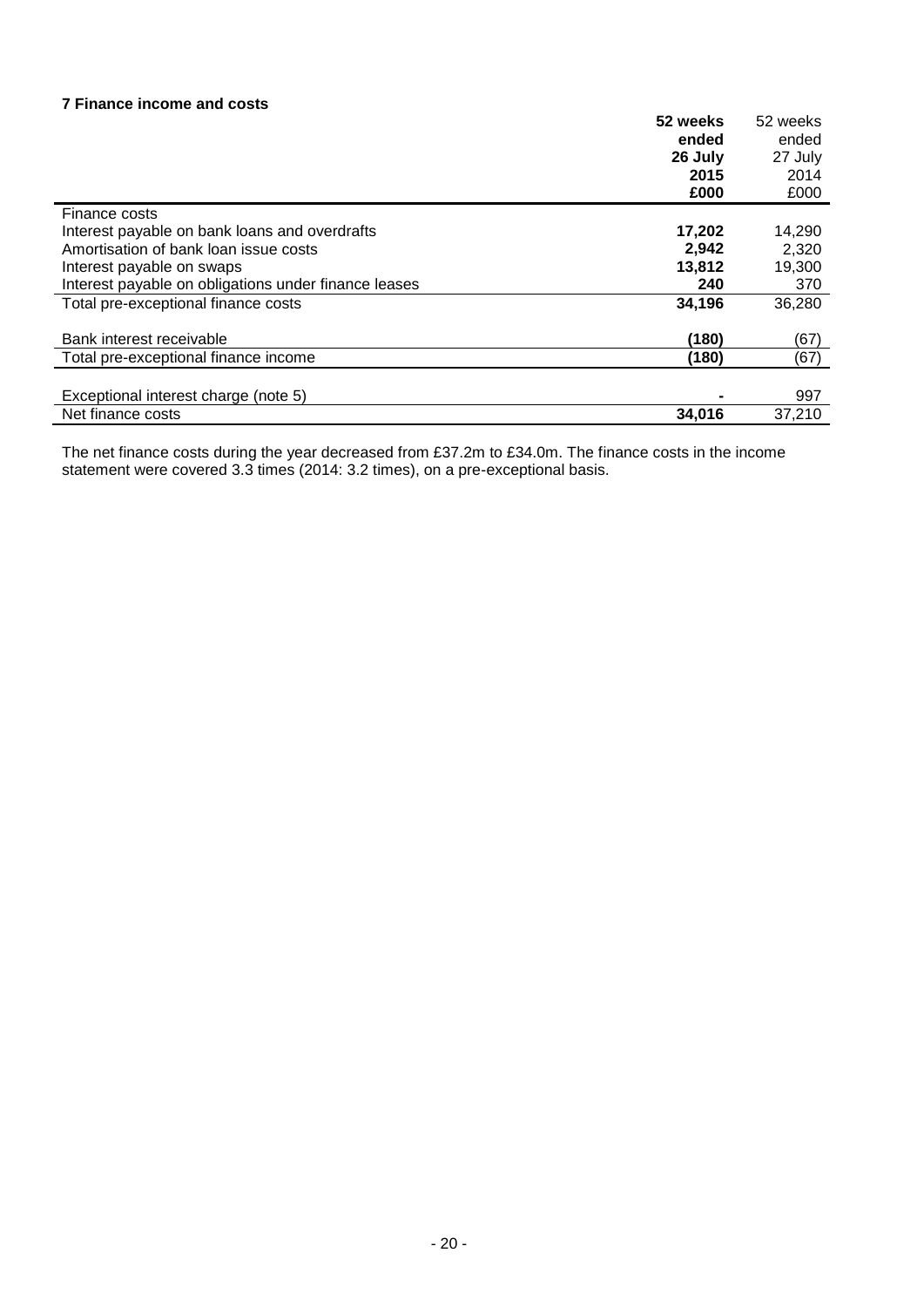### **8 Income tax expense**

# **(a) Tax on profit on ordinary activities**

The standard rate of corporation tax in the UK changed from 21.0% to 20.0%, with effect from 1 April 2015. Accordingly, the company's profits for this accounting period are taxed at an effective rate of 20.7% (2014: 22.3%).

|                                                                                                                   | 52 weeks<br>ended<br>26 July<br>2015<br><b>Before</b><br>exceptional<br>items<br>£000 | 52 weeks<br>ended<br>26 July<br>2015<br><b>Exceptional</b><br>items<br>(note 4)<br>£000 | 52 weeks<br>ended<br>26 July<br>2015<br>After<br>exceptional<br>items<br>£000 | 52 weeks<br>ended<br>27 July<br>2014<br><b>Before</b><br>exceptional<br>items<br>£000 | 52 weeks<br>ended<br>27 July<br>2014<br>Exceptional<br>items<br>(note 4)<br>£000 | 52 weeks<br>ended<br>27 July<br>2014<br>After<br>exceptional<br>items<br>£000 |
|-------------------------------------------------------------------------------------------------------------------|---------------------------------------------------------------------------------------|-----------------------------------------------------------------------------------------|-------------------------------------------------------------------------------|---------------------------------------------------------------------------------------|----------------------------------------------------------------------------------|-------------------------------------------------------------------------------|
| Current income tax:<br>Current income tax charge<br>Adjustment in respect of prior<br>period                      | 19,885<br>1,659                                                                       | (1,626)                                                                                 | 18,259<br>1,659                                                               | 17,004                                                                                | (4, 375)                                                                         | 12,629                                                                        |
| Total current income tax                                                                                          | 21,544                                                                                | (1,626)                                                                                 | 19,918                                                                        | 17,004                                                                                | (4, 375)                                                                         | 12,629                                                                        |
| Deferred tax:<br>Origination and reversal of<br>temporary differences<br>Adjustment in respect of prior<br>period | 113<br>(1, 314)                                                                       | (4,809)                                                                                 | 113<br>(6, 123)                                                               | 3,495                                                                                 | 21,119                                                                           | 24,614                                                                        |
| Impact of change in UK tax rate                                                                                   |                                                                                       |                                                                                         |                                                                               |                                                                                       |                                                                                  |                                                                               |
| Total deferred tax                                                                                                | (1, 201)                                                                              | (4,809)                                                                                 | (6,010)                                                                       | 3,495                                                                                 | 21,119                                                                           | 24,614                                                                        |
| Tax charge in the income<br>statement                                                                             | 20,343                                                                                | (6, 435)                                                                                | 13,908                                                                        | 20,499                                                                                | 16,744                                                                           | 37,243                                                                        |
| Tax relating to items charged or credited through equity<br>Tax on share based payment                            |                                                                                       |                                                                                         |                                                                               |                                                                                       |                                                                                  |                                                                               |
| <b>Current tax</b>                                                                                                | (446)                                                                                 |                                                                                         | (446)                                                                         |                                                                                       |                                                                                  |                                                                               |
| Deferred tax                                                                                                      | 95                                                                                    |                                                                                         | 95                                                                            | 663                                                                                   |                                                                                  | 663                                                                           |
|                                                                                                                   | (351)                                                                                 | $\overline{\phantom{a}}$                                                                | (351)                                                                         | 663                                                                                   | ۰                                                                                | 663                                                                           |
| Current tax charge on interest-rate<br>swaps                                                                      | (1,961)                                                                               |                                                                                         | (1,961)                                                                       | 2,776                                                                                 |                                                                                  | 2,776                                                                         |
| Tax charge taken through equity                                                                                   | (2, 312)                                                                              | $\blacksquare$                                                                          | (2, 312)                                                                      | 3,439                                                                                 |                                                                                  | 3,439                                                                         |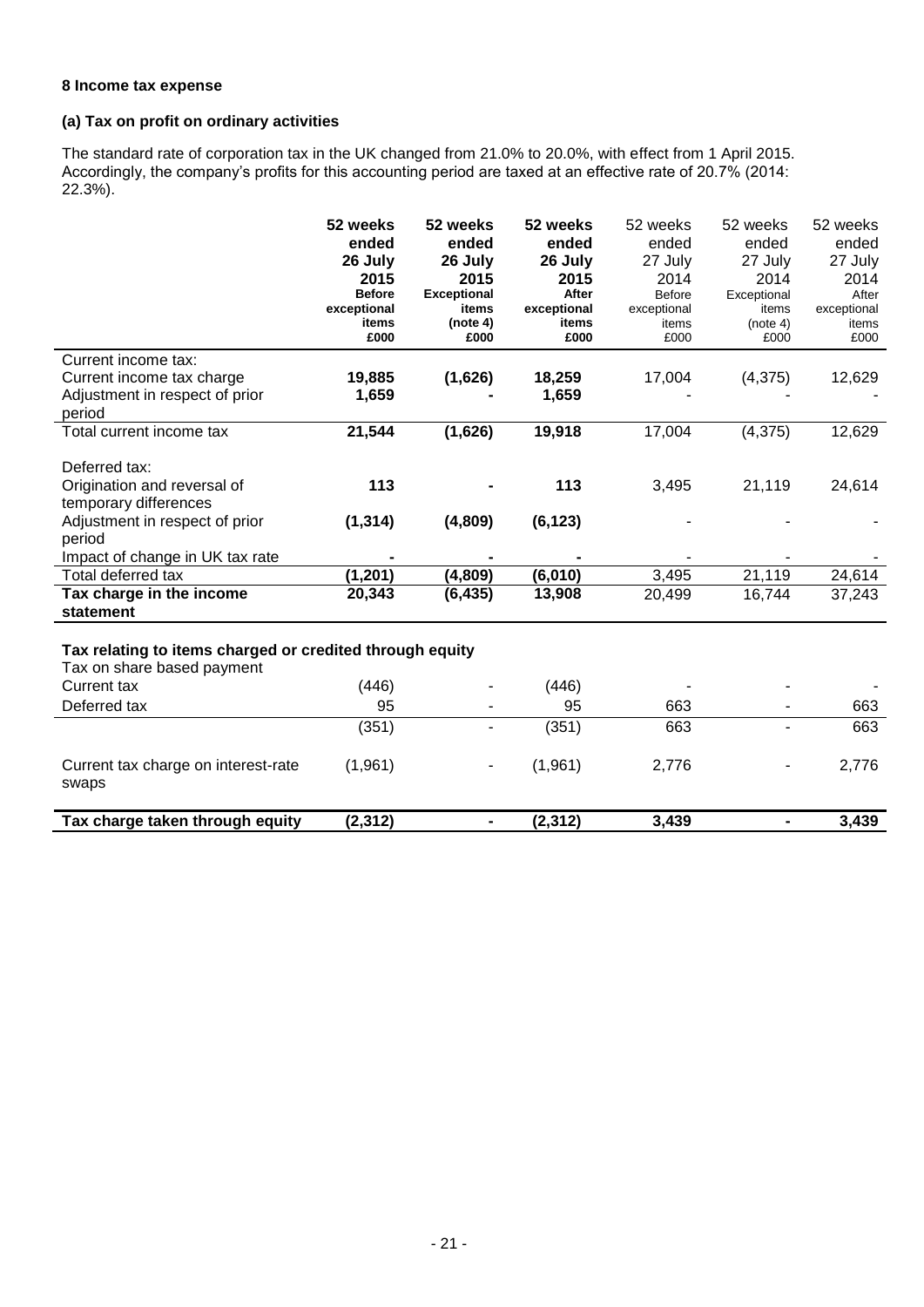# **(b) Reconciliation of the total tax charge**

The tax expense after exceptional items in the income statement for the year is higher (2014: lower) than the standard rate of corporation tax in the UK of 20.7% (2014: 22.3%), owing largely to less expenditure qualifying for capital allowances. The differences are reconciled below:

|                                                              | 52 weeks      | 52 weeks      | 52 weeks      | 52 weeks      |
|--------------------------------------------------------------|---------------|---------------|---------------|---------------|
|                                                              | ended         | ended         | ended         | ended         |
|                                                              | 26 July       | 26 July       | 28 July       | 28 July       |
|                                                              | 2015          | 2015          | 2014          | 2014          |
|                                                              | <b>Before</b> | After         | <b>Before</b> | After         |
|                                                              | exceptional   | exceptional   | exceptional   | exceptional   |
|                                                              | items<br>£000 | items<br>£000 | items<br>£000 | items<br>£000 |
|                                                              |               |               |               |               |
| Profit before income tax                                     | 77,798        | 58,732        | 79,362        | 78,365        |
| Profit multiplied by the UK standard rate of corporation tax | 16,078        | 12,138        | 17,722        | 17,499        |
| of 20.7% (2014: 22.3%)                                       |               |               |               |               |
| Abortive acquisition costs and disposals                     | 163           | 163           | 78            | 78            |
| Other disallowables                                          | 155           | 2,469         | 186           | 409           |
| Other allowable deductions                                   | (33)          | (33)          | (334)         | (334)         |
| Non-qualifying depreciation                                  | 3,577         | 3,577         | 3,654         | 3,654         |
| Deduction for shares and SIPs                                | 29            | 29            | (69)          | (69)          |
| Re-measurement of other balance sheet items                  | (342)         | (342)         | (331)         | (331)         |
| Effect of different tax rates and unrecognised losses in     | 302           | 302           |               |               |
| overseas companies                                           |               |               |               |               |
| Adjust opening and closing deferred tax to average of        | 69            | 69            |               |               |
| 20.67%                                                       |               |               |               |               |
| Prior period adjustment – current tax                        | 1,659         | 1,659         |               | (4, 375)      |
| Prior period adjustment – deferred tax                       | (1, 314)      | (6, 123)      |               | 21,119        |
| Adjustment to deferred tax in respect of change in tax rate  |               |               | (407)         | (407)         |
| Total tax expense reported in the income statement           | 20,343        | 13,908        | 20,499        | 37,243        |

### **(c) Deferred tax**

The deferred tax in the balance sheet is as follows:

| Deferred tax liabilities                            | Accelerated<br>tax<br>depreciation | Other<br>temporary<br>differences | Total   |
|-----------------------------------------------------|------------------------------------|-----------------------------------|---------|
|                                                     | £000                               | £000                              | £000    |
| At 27 July 2014                                     | 79.306                             | 6.766                             | 86,072  |
| Prior year movement posted to the income statement  | (1, 515)                           | (4, 813)                          | (6,328) |
| Movement during year posted to the income statement | 304                                | (25)                              | 279     |
| At 26 July 2015                                     | 78.095                             | 1.928                             | 80.023  |

| Deferred tax assets                                    | Share-based<br>payments | <b>Capital losses</b><br>carried forward | Interest-<br>rate swaps | Total  |
|--------------------------------------------------------|-------------------------|------------------------------------------|-------------------------|--------|
|                                                        | £000                    | £000                                     | £000                    | £000   |
| At 27 July 2014                                        | 928                     | 1.458                                    | 6,033                   | 8,419  |
| Movement during year posted to the income<br>statement | 166                     |                                          |                         | 166    |
| Prior year movement posted to the income<br>statement  | ۰                       | (205)                                    | ۰                       | (205)  |
| Taken through equity                                   | (95)                    |                                          | 1.961                   | 1,866  |
| At 26 July 2015                                        | 999                     | 1.253                                    | 7.994                   | 10,246 |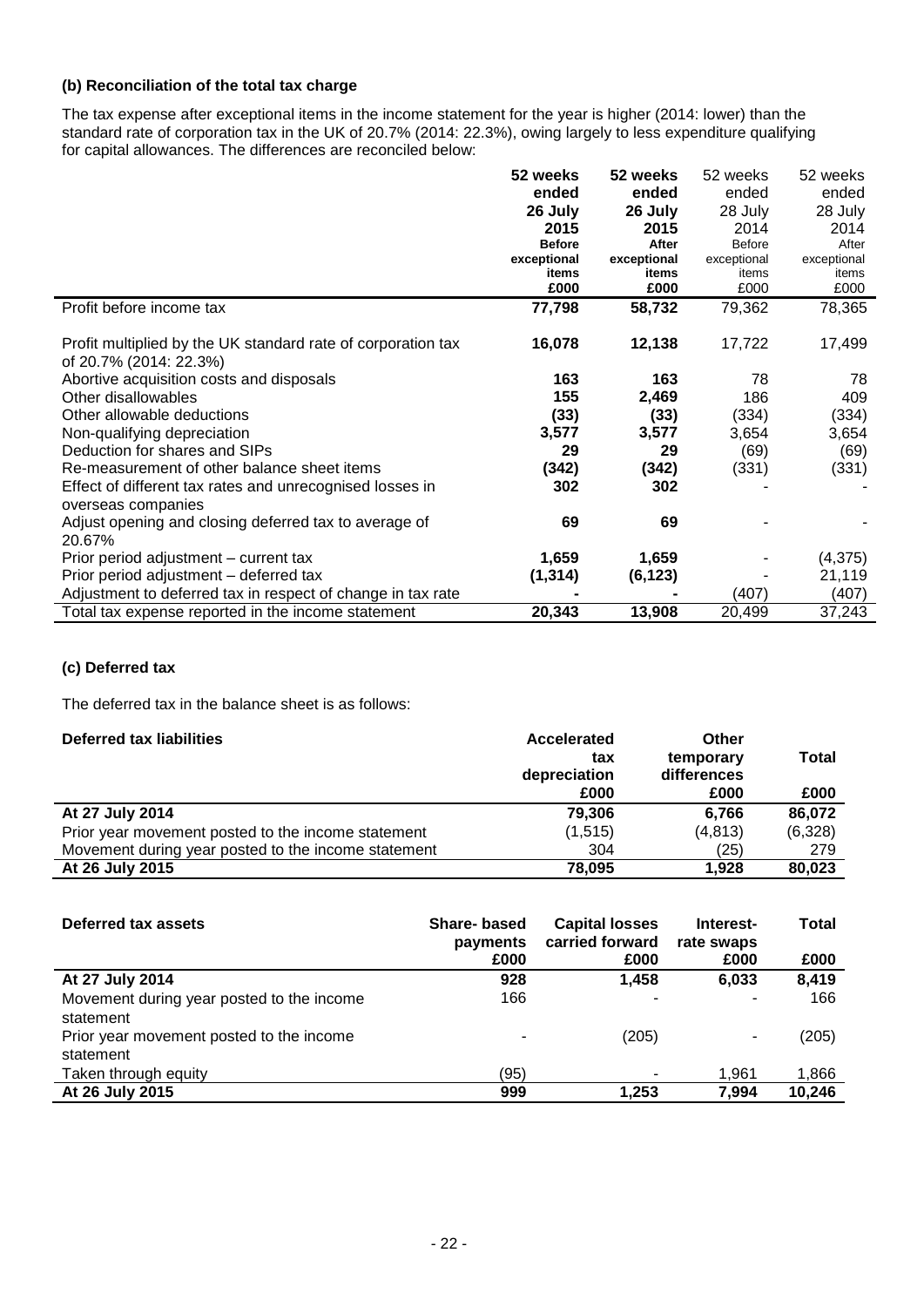The Finance Bill 2015 included legislation to reduce the main rate of corporation tax to 19% for the financial years beginning 1 April 2017, 1 April 2018 and 1 April 2019, and at 18% for the financial year beginning 1 April 2020. These changes had not been substantively enacted at the balance sheet date and consequently are not included in these financial statements. The effect of these proposed reductions would be to reduce the net deferred tax liability to £65.8m at 19% and £62.4m at 18%.

Deferred tax assets and liabilities have been offset as follows:

|                                         | 2015<br>£000 | 2014<br>£000 |
|-----------------------------------------|--------------|--------------|
|                                         |              |              |
| Deferred tax liabilities                | 80,023       | 86,072       |
| Offset against deferred tax assets      | (2,252)      | (2,386)      |
| <b>Deferred tax liability</b>           | 77.771       | 83,686       |
|                                         |              |              |
| Deferred tax assets                     | 10,246       | 8,419        |
| Offset against deferred tax liabilities | (2, 252)     | (2,386)      |
| Deferred tax asset                      | 7,994        | 6,033        |

#### **9 Earnings and cash flow per share**

Earnings per share are based on the weighted average number of shares in issue of 122,269,948 (2014: 125,312,581), including those held in trust in respect of employee share schemes. Earnings per share, calculated on this basis, are usually referred to as 'diluted', since all of the shares in issue are included.

Accounting standards refer to 'basic earnings' per share, these exclude those shares held in trust in respect of employee share schemes.

| Weighted average number of shares                              | 52 weeks<br>ended<br>26 July 2015 | 52 weeks<br>ended<br>27 July 2014 |
|----------------------------------------------------------------|-----------------------------------|-----------------------------------|
| Shares in issue (used for diluted EPS)                         | 122,269,948                       | 125,312,581                       |
| Shares held in trust                                           | (4,063,604)                       | (4, 174, 284)                     |
| Shares in issue less shares held in trust (used for basic EPS) | 118,206,344                       | 121,138,297                       |

The weighted average number of shares held in trust for employee share schemes has been adjusted to exclude those shares which have vested, but which remain in the trust.

|                                               |                       | <b>Basic EPS pence</b> | <b>Diluted EPS</b><br>pence per |
|-----------------------------------------------|-----------------------|------------------------|---------------------------------|
| 52 weeks ended 26 July 2015                   | <b>Profit</b><br>£000 | per ordinary share     | ordinary<br>share               |
| Earnings (profit after tax)                   | 44.824                | 37.9                   | 36.7                            |
| Exclude effect of exceptional items after tax | 12.631                | 10.7                   | 10.3                            |
| Adjusted earnings before exceptional items    | 57,455                | 48.6                   | 47.0                            |

| 52 weeks ended 27 July 2014                   | <b>Profit</b><br>£000 | <b>Basic EPS pence</b><br>per ordinary share | <b>Diluted EPS</b><br>pence per<br>ordinary<br>share |
|-----------------------------------------------|-----------------------|----------------------------------------------|------------------------------------------------------|
| Earnings (profit after tax)                   | 41,122                | 33.9                                         | 32.8                                                 |
| Exclude effect of exceptional items after tax | 17.741                | 14.7                                         | 14.2                                                 |
| Adjusted earnings before exceptional items    | 58,863                | 48.6                                         | 47.0                                                 |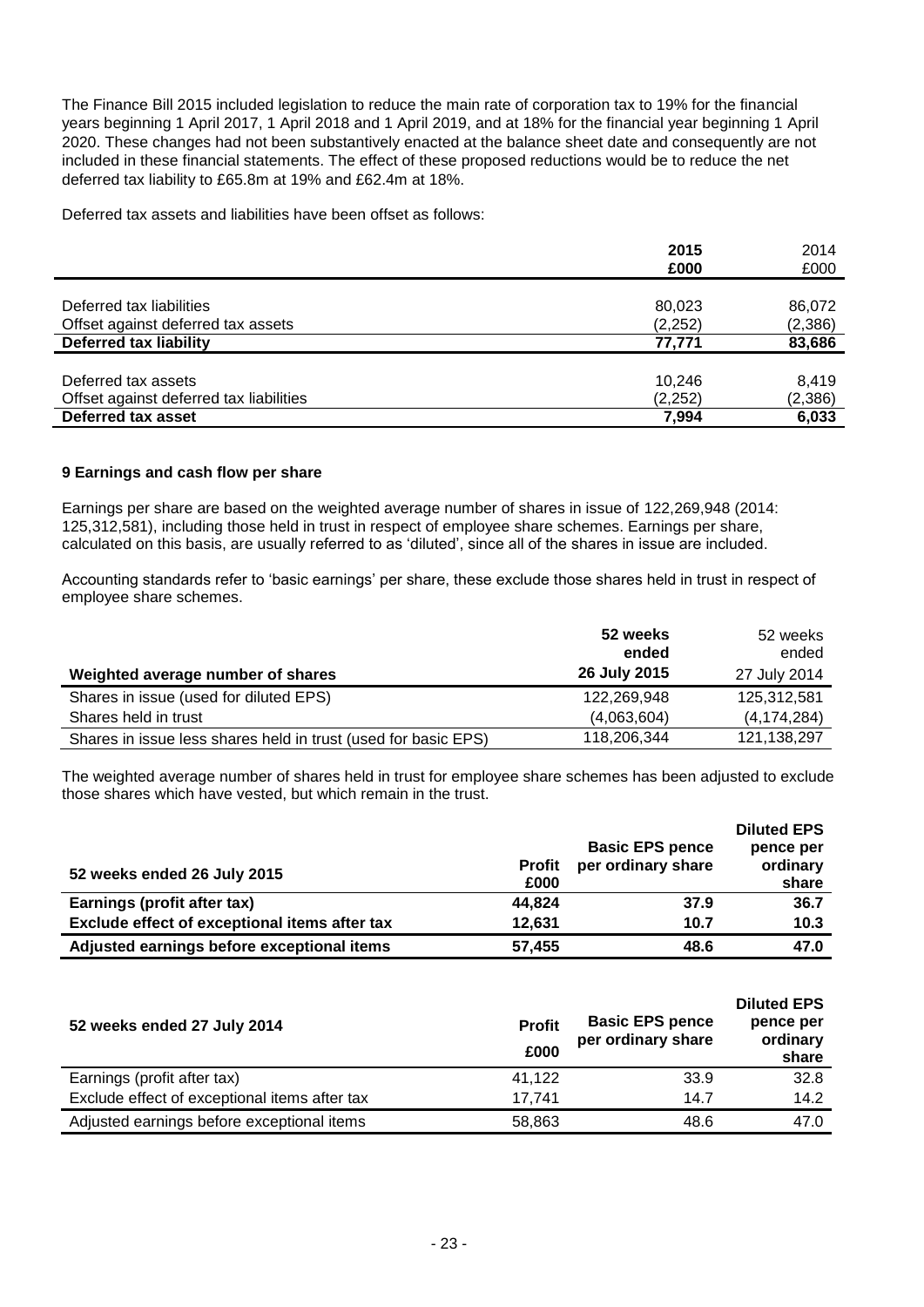#### **Free cash flow per share**

The calculation of free cash flow per share is based on the net cash generated by business activities and available for investment in new pub developments and extensions to current pubs, after funding interest, corporation tax, all other reinvestment in pubs open at the start of the period and the purchase of own shares under the employee Share Incentive Plan ('free cash flow'). It is calculated before taking account of proceeds from property disposals, inflows and outflows of financing from outside sources and dividend payments and is based on the weighted average number of shares in issue, including those held in trust in respect of the employee share schemes.

### **Free cash flow per share 52 weeks**

|                              | ended<br>26 July 2015 | ended<br>27 July 2014 |
|------------------------------|-----------------------|-----------------------|
| Free cash flow (£000)        | 109.777               | 92,850                |
| Free cash flow per share (p) | 89.8                  | 74.1                  |

52 weeks

#### **10 Cash generated from operations**

|                                                   | 52 weeks     | 52 weeks     |
|---------------------------------------------------|--------------|--------------|
|                                                   | ended        | ended        |
|                                                   | 26 July 2015 | 27 July 2014 |
|                                                   | £000         | £000         |
| Profit for the year                               | 44,824       | 41,122       |
| Adjusted for:                                     |              |              |
| Tax                                               | 13,908       | 37,243       |
| Net impairment charge                             | 11,195       | 1,012        |
| Net onerous lease provision                       | 1,858        | (228)        |
| Loss on disposal of property, plant and equipment | 694          | 645          |
| Depreciation of property, plant and equipment     | 61,458       | 54,459       |
| Amortisation of intangible assets                 | 4,775        | 3,254        |
| Amortisation of other non-current assets          | 373          | 321          |
| Depreciation on investment properties             | 62           | 41           |
| Aborted properties costs                          | 787          | 339          |
| Share-based charges                               | 8,907        | 7,521        |
| Interest receivable                               | (180)        | (67)         |
| Amortisation of bank loan issue costs             | 2,942        | 2,320        |
| Interest payable                                  | 31,254       | 33,960       |
| <b>Exceptional interest</b>                       |              | 997          |
|                                                   | 182,857      | 182,939      |
| Change in inventories                             | 2,861        | (2, 455)     |
| Change in receivables                             | (2,937)      | 39           |
| Change in payables                                | 27,400       | 31,982       |
| Cash flow from operating activities               | 210,181      | 212,505      |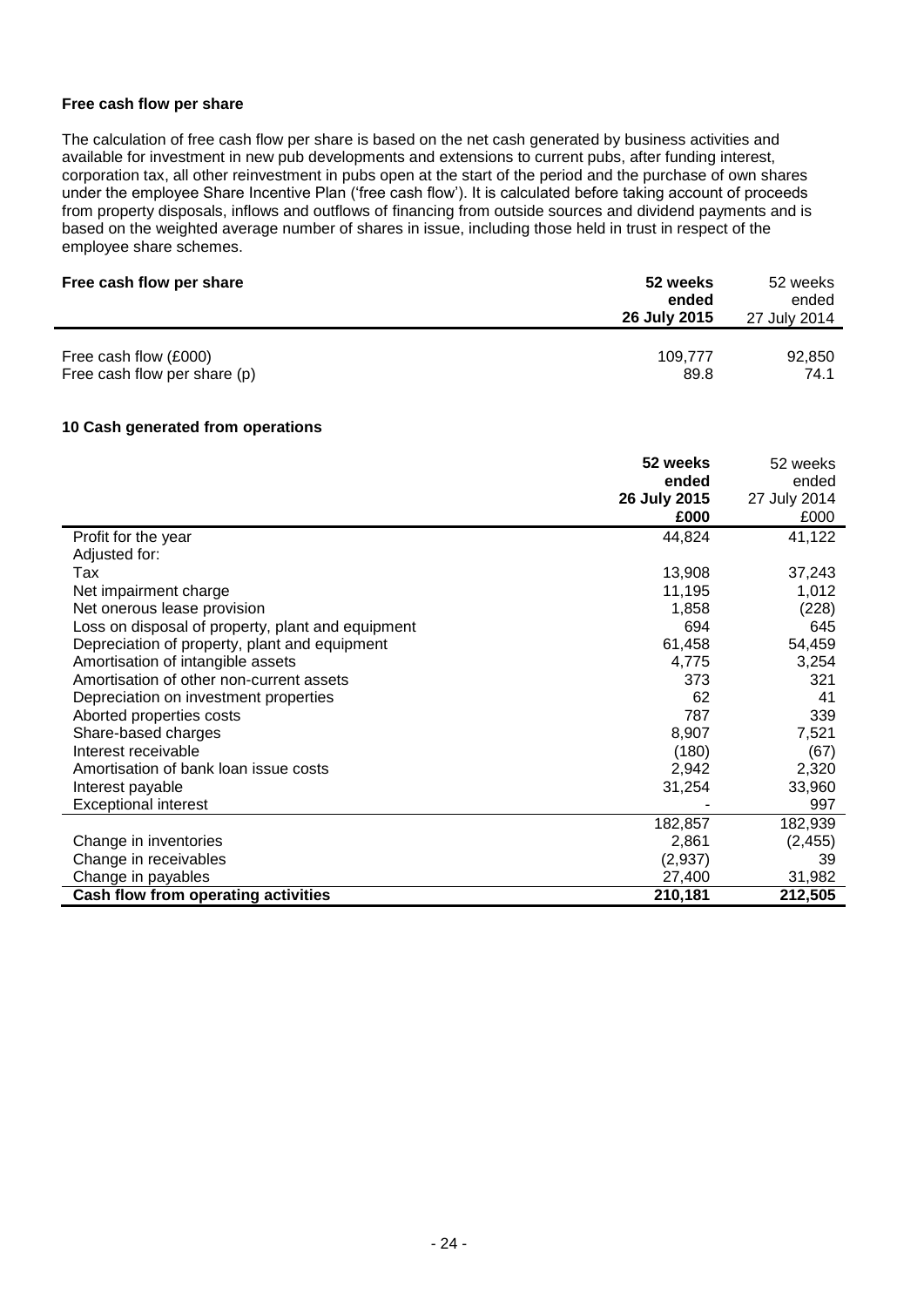### **11 Analysis of changes in net debt**

|                                                                                                    | At 27 July<br>2014<br>£000          | Cash<br>flows<br>£000  | Non-cash<br>movement<br>£000      | At 26 July 2015<br>£000  |
|----------------------------------------------------------------------------------------------------|-------------------------------------|------------------------|-----------------------------------|--------------------------|
| Cash in hand                                                                                       | 32,315                              | (140)                  |                                   | 32,175                   |
| Finance lease creditor – due in one year                                                           | (2,636)                             | 2,648                  | (2,063)                           | (2,051)                  |
| Bank loans – due after one year<br>Finance lease creditor - due after one year                     | (584, 167)<br>(2,063)<br>(586, 230) | (44, 123)<br>(44, 123) | (2,942)<br>2,063<br>(879)         | (631, 232)<br>(631, 232) |
| <b>Net borrowings</b>                                                                              | (556,551)                           | (41, 615)              | (2,942)                           | (601,108)                |
| Interest-rate swap asset - due after one year<br>Interest-rate swap liability – due after one year | 1,723<br>(28, 740)<br>(27, 017)     |                        | (1,723)<br>(11, 233)<br>(12, 956) | (39,973)<br>(39,973)     |
| Interest-rate swaps – due before one year                                                          | (3, 149)                            |                        | 3,149                             |                          |
| Total derivatives                                                                                  | (30, 166)                           |                        | (9,807)                           | (39,973)                 |
| Net debt                                                                                           | (586,717)                           | (41,615)               | (12, 749)                         | (641,081)                |

#### **Non-cash movements**

The non-cash movement in bank loans due after one year relates to the amortisation of bank loan issue costs.

The movement in interest-rate swaps of £9.8m relates to the change in the 'mark to market' valuations for the year.

# **12 Dividends paid and proposed**

|                                                                              | 52 weeks<br>ended | 52 weeks<br>ended |
|------------------------------------------------------------------------------|-------------------|-------------------|
|                                                                              | 26 July           | 27 July           |
|                                                                              | 2015              | 2014              |
|                                                                              | £000              | £000              |
| Declared and paid during the year:                                           |                   |                   |
| Dividends on ordinary shares:<br>$-$ final for 2012/13: 8.0p (2011/12: 8.0p) |                   | 9,987             |
| $-$ interim for 2013/14: 4.0p (2012/13: 4.0p)                                |                   | 4,962             |
| $-$ final for 2013/14: 8.0p (2012/13: 8.0p)                                  | 9,761             |                   |
| $-$ interim for 2014/15: 4.0p (2013/14: 4.0p)                                | 4,830             |                   |
| Dividends paid                                                               | 14,591            | 14,949            |
| Proposed for approval by shareholders at the AGM:                            |                   |                   |
| $-$ final dividend for 2014/15: 8.0p (2013/14: 8.0p)                         | 9,782             | 9,751             |
| Dividend cover (times)                                                       | 3.1               | 2.8               |

As detailed in the interim accounts, the board declared and paid an interim dividend of 4.0p for the financial year ended 26 July 2015. Dividend cover is calculated as profit after tax and exceptional items over dividend paid.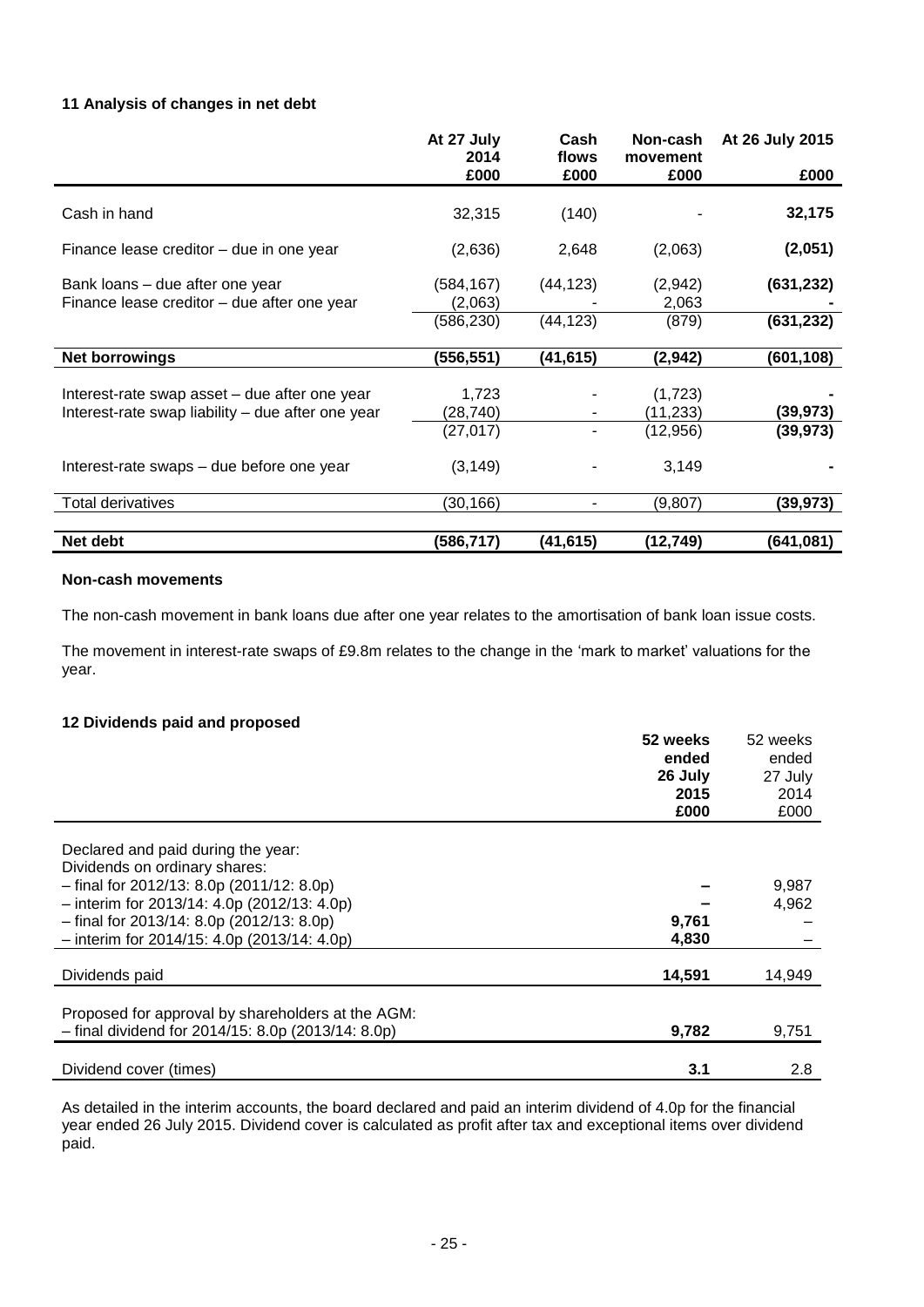#### **13 Property, plant and equipment**

|                                             | Freehold<br>and long- | Short-<br>leasehold | Equipment,<br>fixtures and | <b>Assets</b><br>under | <b>Total</b> |
|---------------------------------------------|-----------------------|---------------------|----------------------------|------------------------|--------------|
|                                             | leasehold<br>property | property            | fittings                   | construction           |              |
|                                             | £000                  | £000                | £000                       | £000                   | £000         |
| Cost:                                       |                       |                     |                            |                        |              |
| At 28 July 2013                             | 702,446               | 412,955             | 426,346                    | 36,272                 | 1,578,019    |
| Additions                                   | 55,124                | 17,272              | 49,721                     | 45,401                 | 167,518      |
| <b>Transfers</b>                            | 23,574                | 1,995               | 2,620                      | (28, 189)              |              |
| Disposals                                   | (1,316)               | (2,692)             | (4, 429)                   |                        | (8, 437)     |
| Reclassification                            | 8,471                 | (8, 471)            |                            |                        |              |
| At 27 July 2014                             | 788,299               | 421,059             | 474,258                    | 53,484                 | 1,737,100    |
| Additions                                   | 63,804                | 11,366              | 46,054                     | 39,395                 | 160,619      |
| <b>Transfers</b>                            | 22,383                | 663                 | 7,054                      | (30, 100)              |              |
| Exchange differences                        | (6)                   | (38)                | (114)                      |                        | (158)        |
| Transfer to held for sale                   | (1,532)               |                     | (482)                      |                        | (2,014)      |
| <b>Disposals</b>                            | (43)                  | (4, 584)            | (5,989)                    |                        | (10, 616)    |
| Reclassification                            | 3,116                 | (3, 116)            |                            |                        |              |
| At 26 July 2015                             | 876,021               | 425,350             | 520,781                    | 62,779                 | 1,884,931    |
| Accumulated depreciation and<br>impairment: |                       |                     |                            |                        |              |
| At 28 July 2013                             | 141,044               | 183,304             | 296,202                    | 541                    | 621,091      |
| Provided during the period                  | 12,196                | 13,352              | 28,911                     |                        | 54,459       |
| Impairment loss                             | 2,234                 | (1, 179)            | 137                        |                        | 1,192        |
| <b>Disposals</b>                            | (895)                 | (2,910)             | (3,904)                    |                        | (7,709)      |
| Reclassification                            | 2,434                 | (2, 434)            |                            |                        |              |
| At 27 July 2014                             | 157,013               | 190,133             | 321,346                    | 541                    | 669,033      |
| Provided during the period                  | 13,335                | 14,272              | 33,851                     |                        | 61,458       |
| Exchange differences                        | (1)                   | (6)                 | (18)                       |                        | (25)         |
| Impairment loss (reversal)                  | 3,589                 | 4,838               | 2,278                      |                        | 10,705       |
| Transfer to held for sale                   | (441)                 |                     | (353)                      |                        | (794)        |
| <b>Disposals</b>                            |                       | (4, 112)            | (5,090)                    |                        | (9,202)      |
| Reclassification<br>At 26 July 2015         | 954<br>174,449        | (413)<br>204,712    | 352,014                    | (541)                  | 731,175      |
|                                             |                       |                     |                            |                        |              |
| Net book amount at 26 July<br>2015          | 701,572               | 220,638             | 168,767                    | 62,779                 | 1,153,756    |
| Net book amount at 27 July<br>2014          | 631,286               | 230,926             | 152,912                    | 52,943                 | 1,068,067    |
| Net book amount at 28 July<br>2013          | 561,402               | 229,651             | 130,144                    | 35,731                 | 956,928      |

#### **Impairment of property, plant and equipment**

In assessing whether a pub has been impaired, the book value of the pub is compared with its anticipated future cash flows. Assumptions are used about sales, costs and profit, using a pre-tax discount rate for future years of 8% (2014: 9%).

If the value, based on future anticipated cash flows, is lower than the book value, the difference is written off as property impairment.

As a result of this exercise, a net impairment loss of £10,705,000 (2014: £1,192,000) was charged to property losses in the income statement, as described in note 4.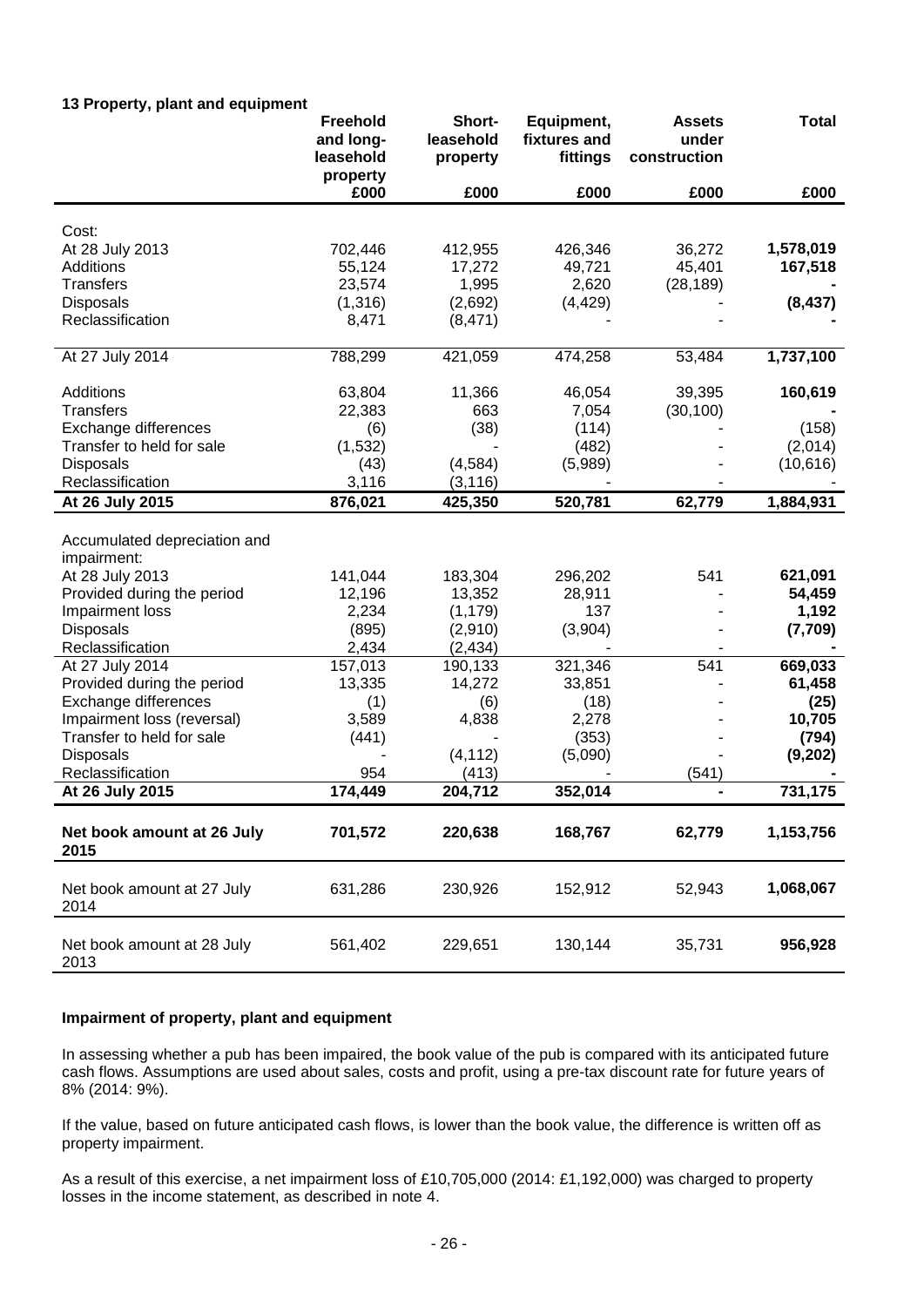Management believes that a reasonable change in any of the key assumptions, for example the discount rate applied to each pub, could cause the carrying value of the pub to exceed its recoverable amount, but that the change would be immaterial.

#### **Finance leases**

Certain items of IT equipment are subject to finance leases.

The carrying value of these assets, held under finance leases at 26 July 2015, included in equipment, fixtures and fittings, was as follows: **2015** 2014

|                | ZUIJ<br>£000 | 2014<br>£000 |
|----------------|--------------|--------------|
| Net book value | 5,862        | 8,580        |

#### **14 Intangible assets**

|                                 | £000   |
|---------------------------------|--------|
| Cost:                           |        |
| At 28 July 2013                 | 35,493 |
| Additions                       | 9,926  |
| At 27 July 2014                 | 45,419 |
| Additions                       | 7,934  |
| At 26 July 2015                 | 53,353 |
|                                 |        |
| Accumulated amortisation:       |        |
| At 28 July 2013                 | 15,327 |
| Amortisation during the period  | 3,254  |
| At 27 July 2014                 | 18,581 |
| Amortisation during the period  | 4,775  |
| At 26 July 2015                 | 23,356 |
|                                 |        |
| Net book amount at 26 July 2015 | 29,997 |
|                                 |        |
| Net book amount at 27 July 2014 | 26,838 |
|                                 |        |
| Net book amount at 28 July 2013 | 20,166 |

Amortisation of £4,775,000 (2014: £3,254,000) is included in operating costs in the income statement.

The majority of intangible assets relates to computer software and software development. Examples include the development costs of our SAP accounting system and our 'Wisdom' property maintenance system.

Included in the intangible assets is £5,046,000 of software in the course of development (2014: £9,298,000).

#### **Finance leases**

Certain intangible assets, for example EPOS and accounting systems, have been purchased using finance leases. The amounts below show the reduction in net book value of assets held under finance leases which are released from security when the debt is repaid.

|                | 2015<br>£000 | 2014<br>£000 |
|----------------|--------------|--------------|
| Net book value | 580          | 696          |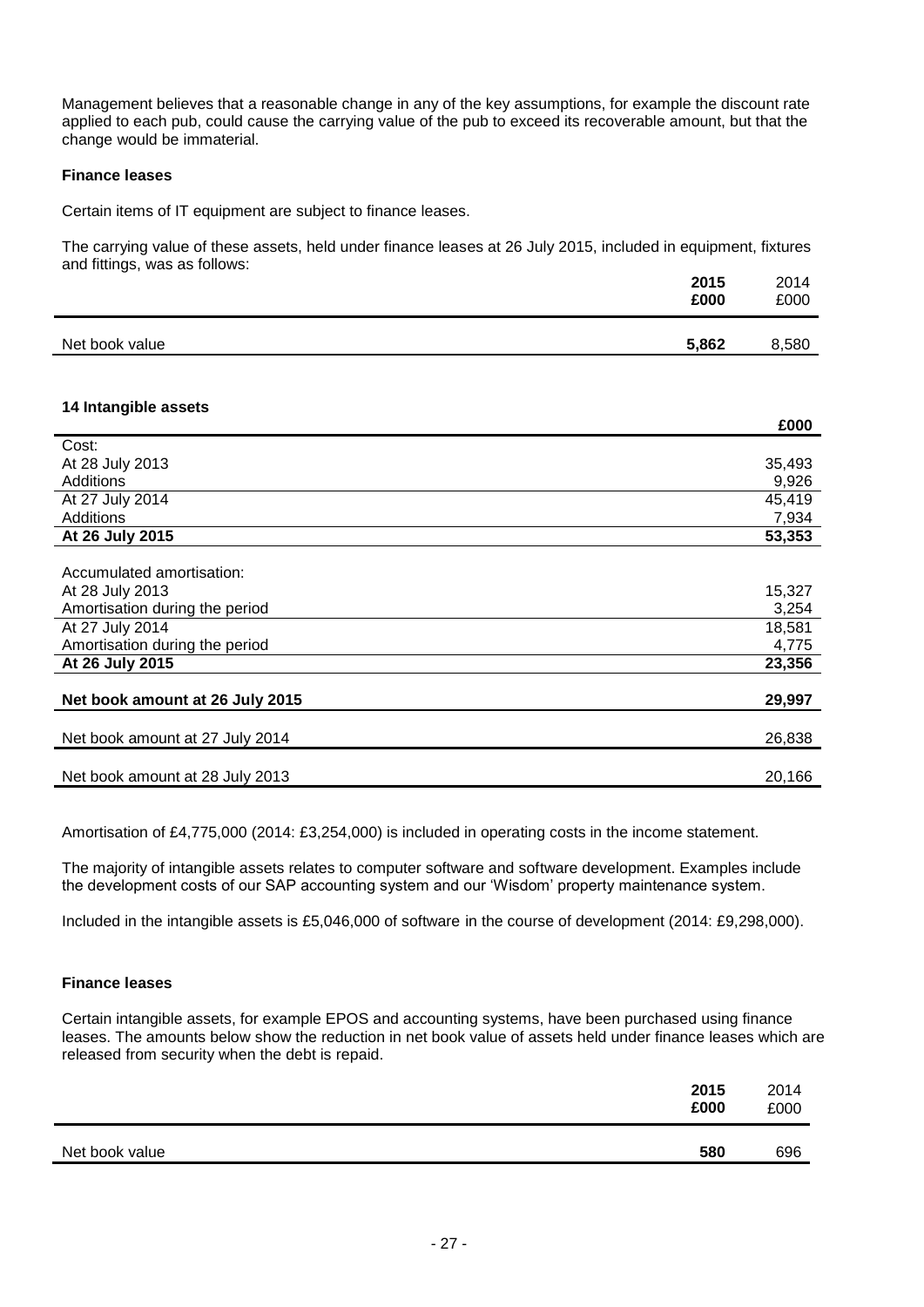#### **15 Investment properties**

The company owns three freehold properties with existing tenants and these assets have been classified as investment properties.

|                                 | £000  |
|---------------------------------|-------|
| Cost:                           |       |
| At 28 July 2013                 |       |
| Additions                       | 8,754 |
| At 27 July 2014                 | 8,754 |
| Additions                       |       |
| At 26 July 2015                 | 8,754 |
|                                 |       |
| Accumulated depreciation:       |       |
| At 28 July 2013                 |       |
| Depreciation during the period  | 41    |
| At 27 July 2014                 | 41    |
| Depreciation during the period  | 62    |
| At 26 July 2015                 | 103   |
|                                 |       |
| Net book amount at 26 July 2015 | 8,651 |
|                                 |       |
| Net book amount at 27 July 2014 | 8,713 |
|                                 |       |
| Net book amount at 28 July 2013 |       |

Rental income received in the period from investment properties was £378,000 (2014: £328,000). Operating costs incurred in relation to these properties amounted to £58,000 (2014: £41,000).

In the opinion of the directors, the cost as stated above is equivalent to the fair value of the properties.

# **16 Other non-current assets**

These assets relate to lease premiums whereby the company has paid a landlord a sum of money to take over the benefit of a lease.

|                                          | Lease            |
|------------------------------------------|------------------|
|                                          | premiums<br>£000 |
| Cost:                                    |                  |
| At 28 July 2013                          | 14,070           |
| Additions                                | 10               |
| At 27 July 2014                          | 14,080           |
| Additions                                | 1,125            |
| At 26 July 2015                          | 15,205           |
|                                          |                  |
| Accumulated amortisation and impairment: |                  |
| At 28 July 2013                          | 4,173            |
| Amortisation during the period           | 321              |
| Impairment reversal                      | (180)            |
| At 27 July 2014                          | 4,314            |
| Amortisation during the period           | 373              |
| Impairment loss                          | 490              |
| At 26 July 2015                          | 5,177            |
|                                          |                  |
| Net book amount at 26 July 2015          | 10,028           |
| Net book amount at 27 July 2014          | 9,766            |
|                                          |                  |
| Net book amount at 28 July 2013          | 9,897            |